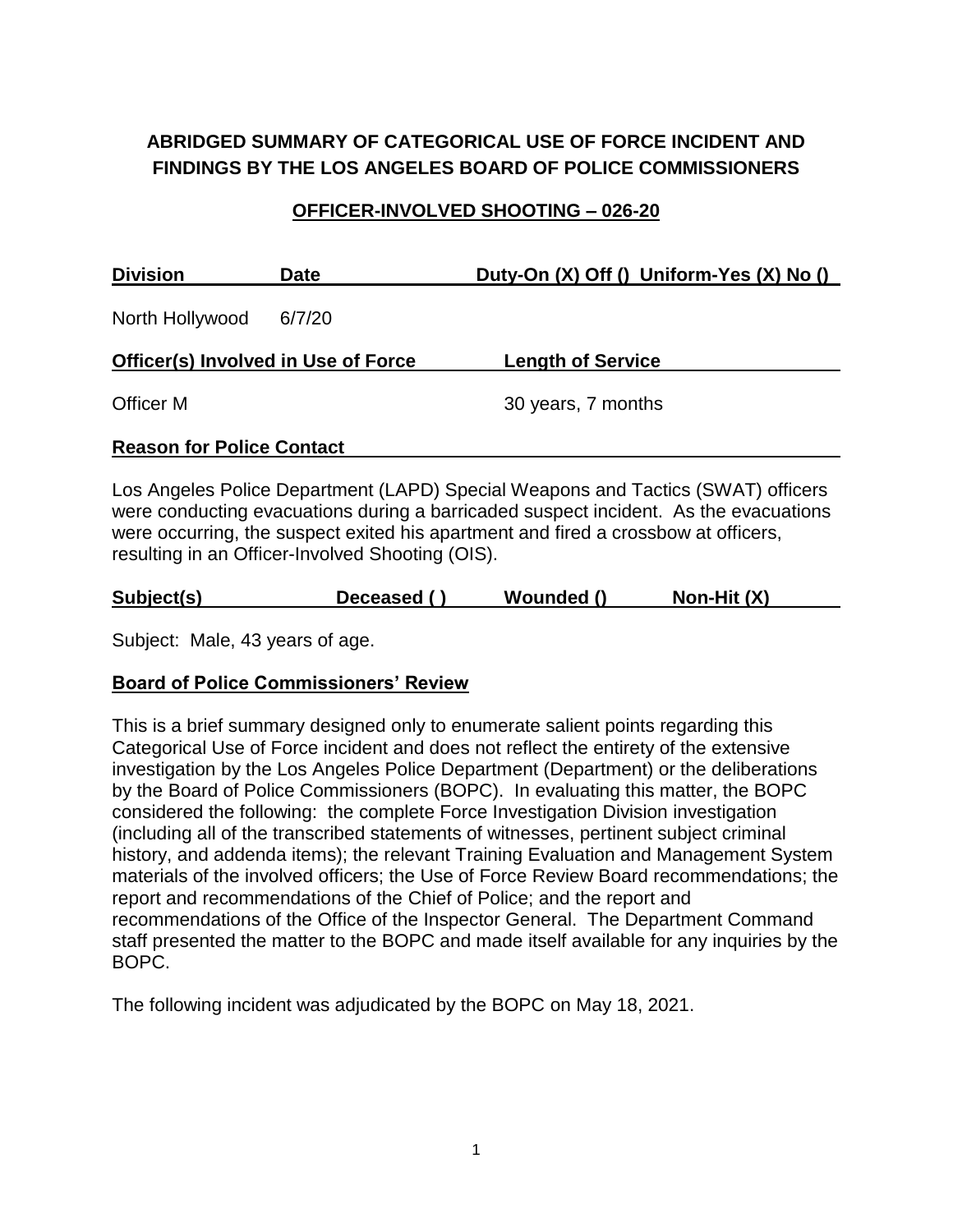#### **Investigative Summary**

On Saturday, June 6, 2020, at 0854 hours, Officers A and B responded to a residence for a "found property" radio call. The comments of the call indicated that a male suspect was observed brandishing a handgun the night prior. The Subject threw a sword onto the property of Witness A, the person reporting.

Upon arrival, the officers met with Witness A, who advised that on June 6, 2020, between midnight and 2 a.m., she observed the Subject through his second-floor apartment window. The Subject appeared to be videotaping himself holding a rifle. Witness A became fearful and used her cellphone to videotape the Subject. Witness A showed the video to the officers and provided a copy of the footage to Officer B.

Witness A advised that later that morning at 0830 hours, she walked outside of her apartment and discovered a 30-inch sword and an empty gun case in her driveway. According to Witness A, she reviewed her security footage and observed the Subject had thrown the sword out of his window and onto her driveway. Witness A's apartment building was located south of the Subject's apartment window.

Officer A contacted Detective A for advice. Based on the information available, Officer A was advised to complete a property report for the found property and conduct a welfare check on the Subject.

Officers A and B contacted Witness B, the apartment manager, who provided the officers with the Subject's name, apartment number, and vehicle information. Officer B utilized his/her police vehicle's Mobile Data Computer in an attempt to identify the Subject and conduct a want/warrant check. Officer B then contacted the Mental Evaluation Unit (MEU) to inquire if the Subject had prior contacts. Both checks were unsuccessful and did not provide any additional information. When Officer B conducted these checks in the field, he/she did not have the proper spelling of the Subject's name or his date of birth.

Officers A and B requested additional police units and a supervisor to conduct a welfare check on the Subject. Once additional resources, including Sergeant A, arrived at scene, they discussed the circumstances of the welfare check and outlined the tactics they would utilize. The officers knocked on the Subject's door; however, there was no response. After attempting the welfare check, Officers A and B again met with Witness B, who provided them with a copy of the Subject's correct information she had on file.

During the welfare check, Officer B observed a note by the front door of the apartment complex with the Subject's phone number on it. The note was apparently left by the Subject in anticipation of a package delivery. This number was one of several that were used the following day by Department personnel in an attempt to contact the Subject. When Officers A and B returned to North Hollywood Station, they conducted another criminal history query on the Subject using his correct information. The check revealed the Subject was a convicted felon and on probation for an assault with a deadly weapon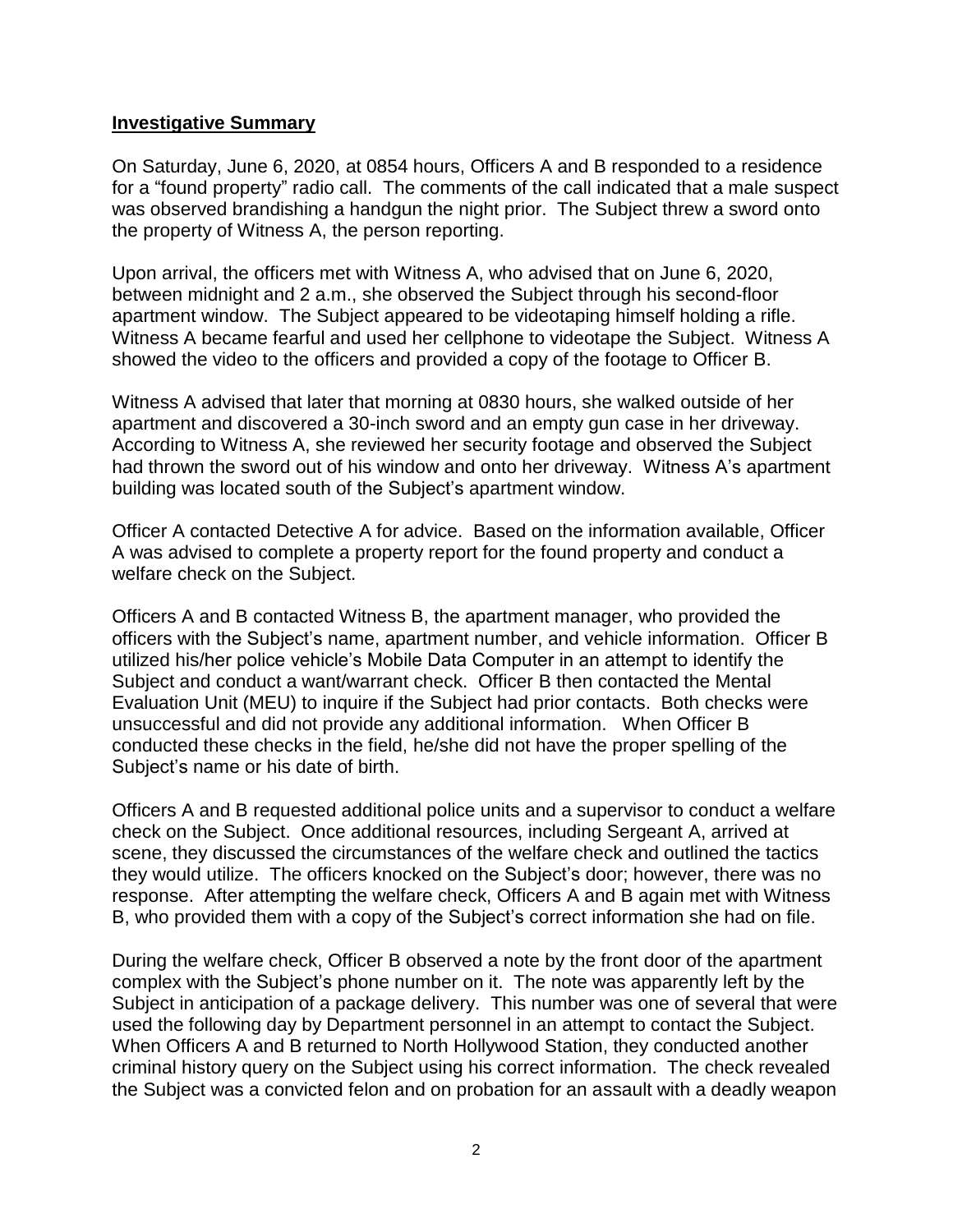(ADW). Officer B contacted MEU and learned the Subject had three prior MEU contacts and was a military veteran who suffered from Post-Traumatic Stress Disorder (PTSD).

Officer A communicated this new information to Detective A and provided him/her with the video footage of the Subject obtained from Witness A. Detective A contacted Lieutenant A, who directed him/her to draft a search warrant due to the suspicion that the Subject might be in illegal possession of an assault rifle.

Lieutenant A stated that he/she initially gave this direction to be proactive and to try to avoid another incident from occurring. However, after reviewing the video, Lieutenant A did not believe a crime had occurred. Lieutenant A stated it could not be determined whether or not it was an assault rifle or a BB gun. In light of that information, Lieutenant A ultimately reconsidered his/her decision and the warrant was not brought before a magistrate and/or served. Lieutenant A said that he/she briefed Captain A, about what had occurred, and that Captain A concurred with the decision not to serve the warrant.

Lieutenant A considered using resources from Major Crimes Division or Metropolitan Division to conduct surveillance of the Subject; however, due to the civil unrest occurring in the city at the time, he/she was unable to obtain those resources. Lieutenant A added that he/she made the decision to document the Subject's address as a Special Location with Communications Division (CD). Lieutenant A also notified the North Hollywood Patrol Division Watch Commander, Lieutenant B, and discussed the incident, in the event there were additional radio calls at the Subject's residence.

On Sunday, June 7, 2020, after 1830 hours, Witness C heard approximately 15 rapid shots hitting the side of his building. Witness C described the sound of the shots as being similar to those fired from a paintball gun. Witness C dropped to the floor and made his way to the hallway. When Witness C looked out his window, he observed the Subject, shirtless and standing by his (the Subject's) apartment window. Witness C later noticed a hole in his kitchen window and door. Witness C suspected the Subject was responsible for the gunshots, but he did not see the Subject with a weapon. Witness C added that that on June 5, 2020, he observed the Subject by his (the Subject's) window holding what appeared to be a rifle in a low-ready position.

At approximately 1843 hours, Witness D was inside her apartment in the same complex when she heard her window break. Witness D stated she turned and observed what she believed was a bullet hole in her window and then heard two additional gunshots. After calling 911 to report incident, she notified her manager and neighbors to get away from their windows. Witnesses C and D's apartments were located south of the Subject's apartment window.

In response to Witness D's call to 911, at approximately 1846 hours, CD broadcast an emergency (Code Three) radio call at the location. The comments of the radio call indicated that the Subject (description provided) was shooting and was armed with an AR15 rifle. At the time of this radio call, the location was listed as a Special Location, which cautioned that the Subject was currently on parole/probation and was a prohibited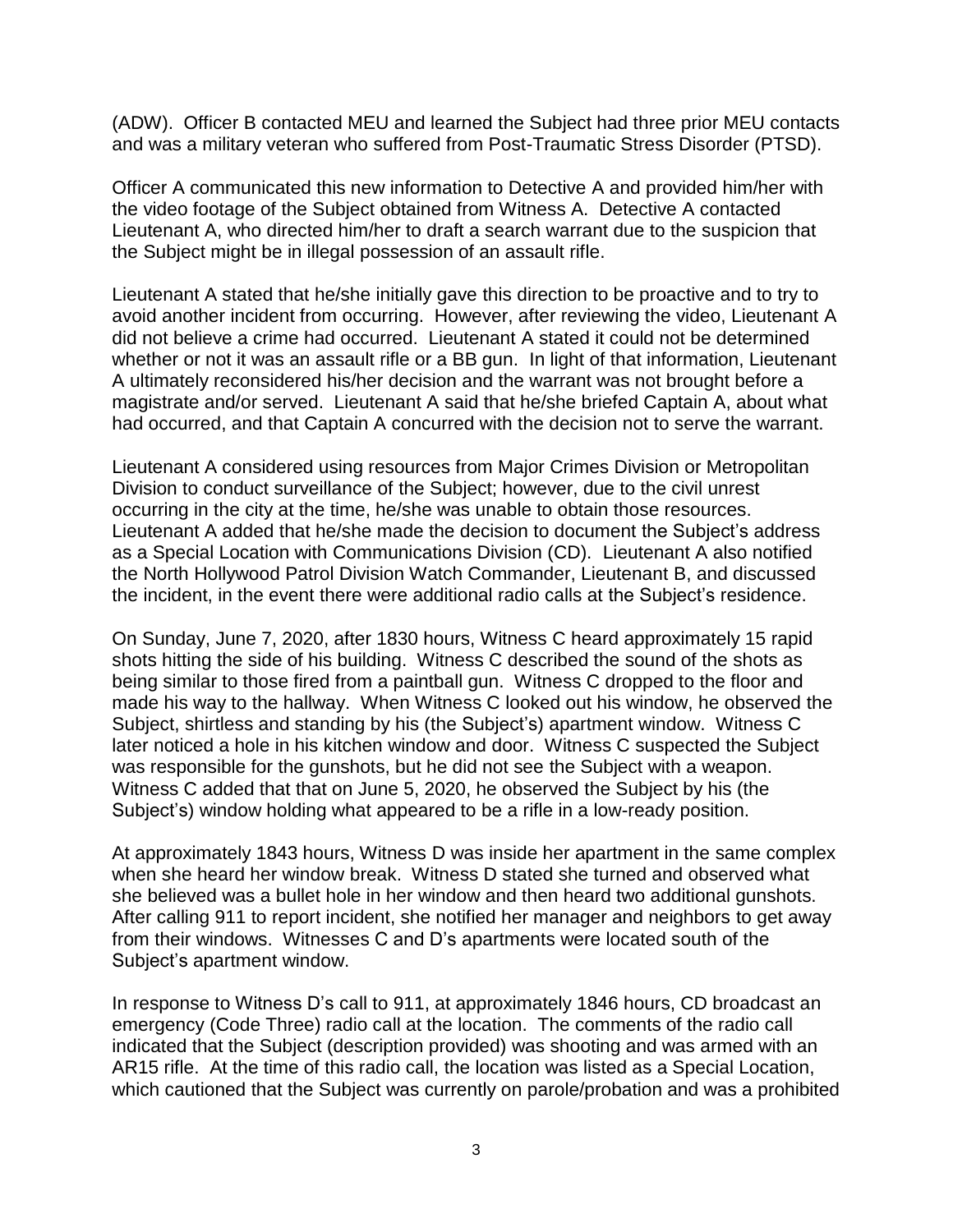possessor of firearms. The comments further stated that as of June 6, 2020, a search warrant was being prepared by North Hollywood detectives to arrest the Subject and recover his weapons.

At 1847 hours, North Hollywood Patrol Division uniformed Police Officers C and D responded to and broadcast themselves as to their status and location (Code Six) in the area of the radio call. The officers were aware of the incident involving the Subject that occurred the day prior, because they had been briefed in roll call at the start of their shift by Officer B, who discussed the Subject's actions, criminal history, and prior MEU contacts. Officers C and D were backed by several additional officers and supervisors, including Sergeant B. During their on-scene investigation, Officer D spoke with additional residents whose property had been damaged by the Subject's gunfire. Investigative Reports (IR) titled, "Shots Fired Into Inhabited Dwelling" were completed for each of those victims.

LAPD Air Support Division Police Officers E (Pilot), and Police Officer F (Tactical Flight Officer), broadcast they were enroute to the call.

At 1854 hours, Sergeant B placed him/herself Code Six over the radio and declared him/herself Incident Commander (IC). Sergeant B met with Sergeant C, who was directing units to meet with him/her to establish a Command Post (CP) and form a tactical plan. Based on the nature of the radio call and the Subject's prior history, Sergeant B began establishing a perimeter around the Subject's apartment building. Sergeant B indicated that he/she was the IC for approximately 20 to 30 minutes before he/she was relieved by Captain B.

At 1903 hours, Officer F broadcast over the police radio that he/she had observed the Subject walking in his apartment, armed with a rifle. Officer F began assisting with the placement of the responding units to ensure the perimeter around the Subject's apartment building was complete.

Sergeant D heard the radio call and responded to the CP. Sergeant D did not recall who the IC was, but he/she advised the CP that he/she would put together an immediate action/rapid deployment team in the event the Subject became mobile and had access to additional victims. Sergeant D also assembled a rescue team in the event there were injured victims. Once the teams were established, Sergeant D positioned them two buildings north of the Subject's apartment building.

At 1926 hours, upon Sergeant D's arrival, his/her Body Worn Video (BWV) depicted Captain B already at the CP. Sergeant D was tasked with communicating with the Subject in the hope that he would submit to arrest. Sergeant D made several attempts to contact the Subject telephonically, but the calls went to voicemail. Sergeant D then directed the Air Unit to request the Subject exit his apartment by using their Public Address (PA) system. The Air Unit specifically asked for the Subject by name and apartment number to exit. Despite that broadcast, the Subject did not respond and remained inside his apartment.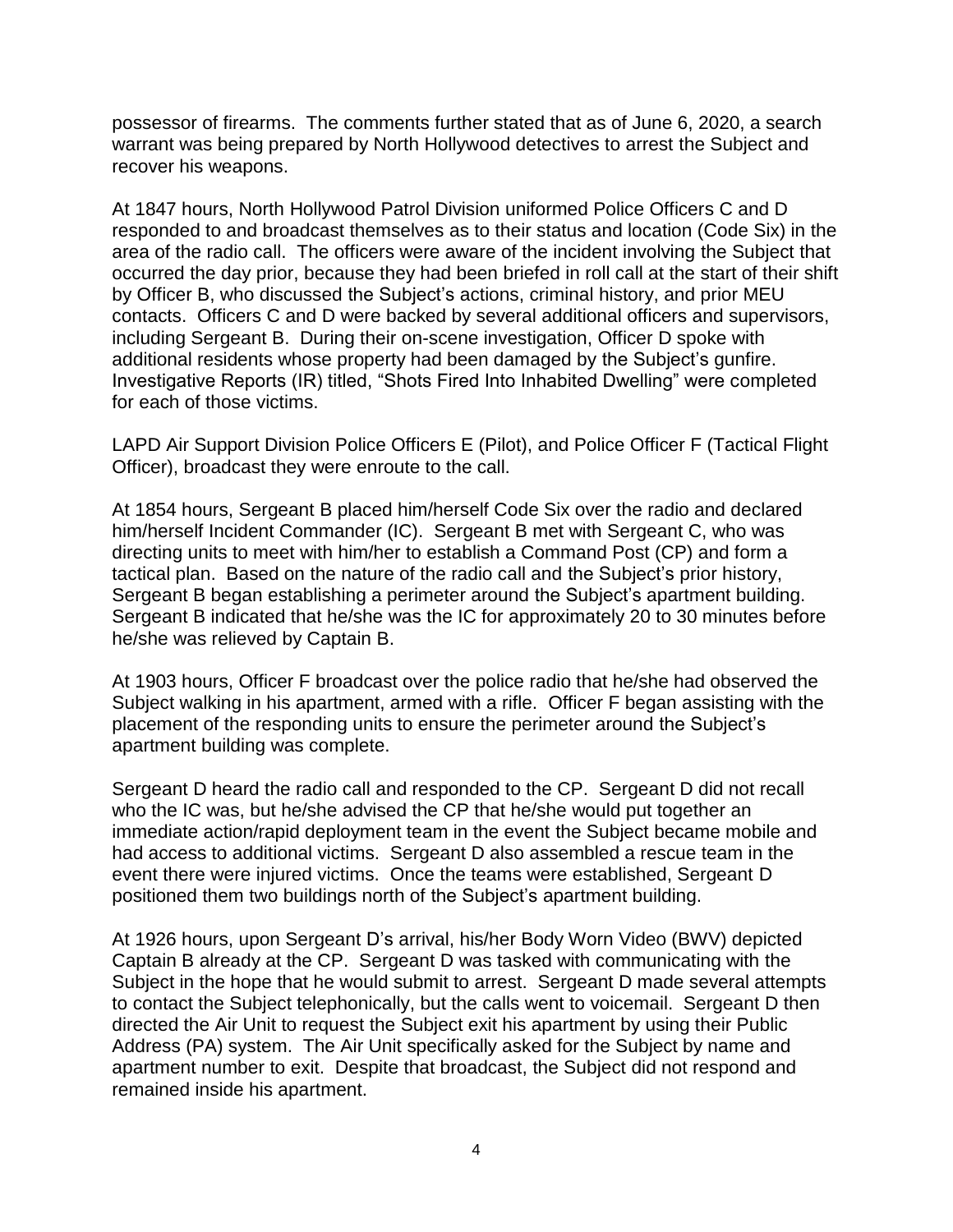At the time the above announcement was made, Sergeant D was standing approximately a half block north of the Subject's apartment complex. The announcement from the Air Unit could be heard on his/her BWV. Witness D indicated she was inside her neighboring apartment complex at the time and also heard the announcement.

At 1930 hours, Detective B responded to Sergeant D's location to assist. Once at scene, Captain B and Sergeant D requested that Detective B assume responsibility of the ongoing attempts to contact the Subject.

At 1959 hours, Detective B was able to make telephonic contact with the Subject. Detective B explained to the Subject what was occurring and requested he exit his apartment without any weapons. The Subject began speaking incoherently and advised he would exit, but he never did. Detective B continued his/her efforts to get the Subject to exit his apartment by calling and texting him; however, those attempts were also unsuccessful. According to Detective B, during one of the calls, the Subject seemed to be having a conversation with himself. One of Detective B's text messages to the Subject read, "please come out and talk to us. Leave weapons behind. We are here to help you. Come out on the street. We do not want anyone to get hurt, especially you, so please respond by coming out." Detective B continued his/her attempts to communicate with the Subject through calls and text messages, encouraging him to come out peacefully and surrender. The last phone call was attempted at 2138 hours.

According to Detective B, Captain B received advice from a SWAT Crisis Negotiation Team (CNT) member via telephone to have a former Marine attempt to talk to the Subject. Detective B asked Sergeant D, who had prior military experience as a Staff Sergeant in the Marines, to speak with the Subject and order him to exit his apartment. Detective B called the Subject, who answered the phone. Sergeant D began speaking to the Subject at that point and identified him/herself as having been in the Marine Corps. Sergeant D ordered the Subject to exit his apartment, but Subject did not respond.

According to Lieutenant C, at approximately 2000 hours, Captain B called him/her to discuss the potential barricade situation and told him/her that his/her (Captain B's) personnel were in the process of trying to communicate with the Subject. Lieutenant C was aware an IR for the incident had been completed, however, he/she preferred a search warrant to recover Subject's weapons because of the stronger legal justification it would provide, in the event SWAT had to respond.

After speaking with Captain B, Lieutenant C made an early text notification to Metropolitan Division SWAT Sergeant E, the primary tactical supervisor, and Officer G, the primary tactical team leader, advising them of a potential SWAT call-out. The text also contained a photograph of the Subject holding a rifle from the June 6, 2020, incident. Based on the photograph, Sergeant E believed the weapon was potentially a high-powered rifle.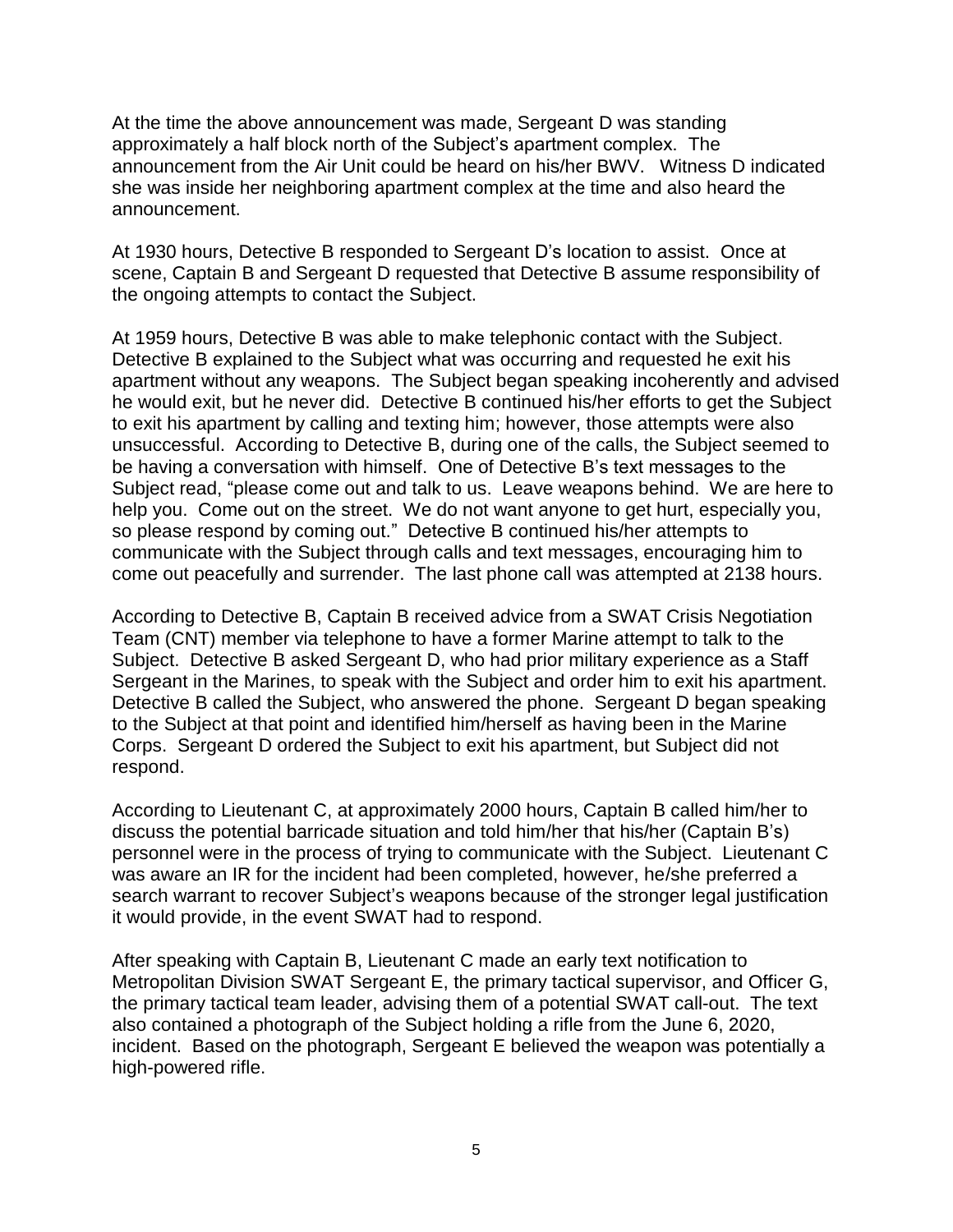At approximately 2100 hours, Lieutenant C contacted Captain B for an update and was told the officers' attempts to communicate with the Subject and have him surrender had failed.

As a result, SWAT personnel were activated and began responding to the incident. Upon Officer G's arrival, he/she met with Lieutenant C at the CP, who showed him/her a diagram of the apartment complex and pointed out the Subject's residence.

In an effort to begin replacing patrol resources with SWAT personnel, Officer G and Lieutenant C assigned Police Officer H to take over a high ground position from patrol officers, who were south of the Subject's apartment complex on a nearby rooftop. This position provided a direct line of sight into the Subject's south-facing windows and was referred to during this incident by SWAT personnel as a "Sierra" position. Officer H was joined by SWAT Officer I, who arrived at the CP minutes later. Both officers were assigned as snipers and were transported to the Sierra location by armored vehicle.

After meeting with additional SWAT personnel, Officer G responded to the Subject's apartment building to help further establish containment around the location. Officer G met with Detective D, who pointed out the Subject's apartment window and informed him/her that the apartment complex had not been evacuated. Due to the photograph depicting the Subject with a potential high-powered rifle, and because it was reported the Subject was suffering from PTSD, Officer G was concerned for the safety of the apartment's residents and formed a plan to begin evacuating them.

At Officer G's direction, armored vehicles were strategically placed in front of Subject's apartment complex and driveway to provide cover for SWAT personnel, as well as to prevent the Subject from driving out of the parking garage.

Prior to entering the building, Officer G met with Metropolitan Division SWAT Sergeant F, the secondary tactical supervisor, who assumed the role of the primary tactical supervisor pending Sergeant E's arrival. Sergeant F agreed with Officer G to immediately start evacuating Subject's building. According to Sergeant F, the officers also collectively decided to begin their evacuations on the second floor to limit the Subject's access to other residents, who could potentially be taken as hostages.

The following additional Metropolitan Division SWAT officers were among those who responded to the scene and assisted with the tactical operation: Officers J, K, L, M, N, O, P, Q, R, S, T, U, V, and W.

At approximately 2204 hours, Officers G, J, K, O, P, S, and Sergeant F entered the apartment complex. Using the east stairwell, they moved up to the second floor to view the Subject's front door and to begin evacuating tenants who resided in units east of his residence.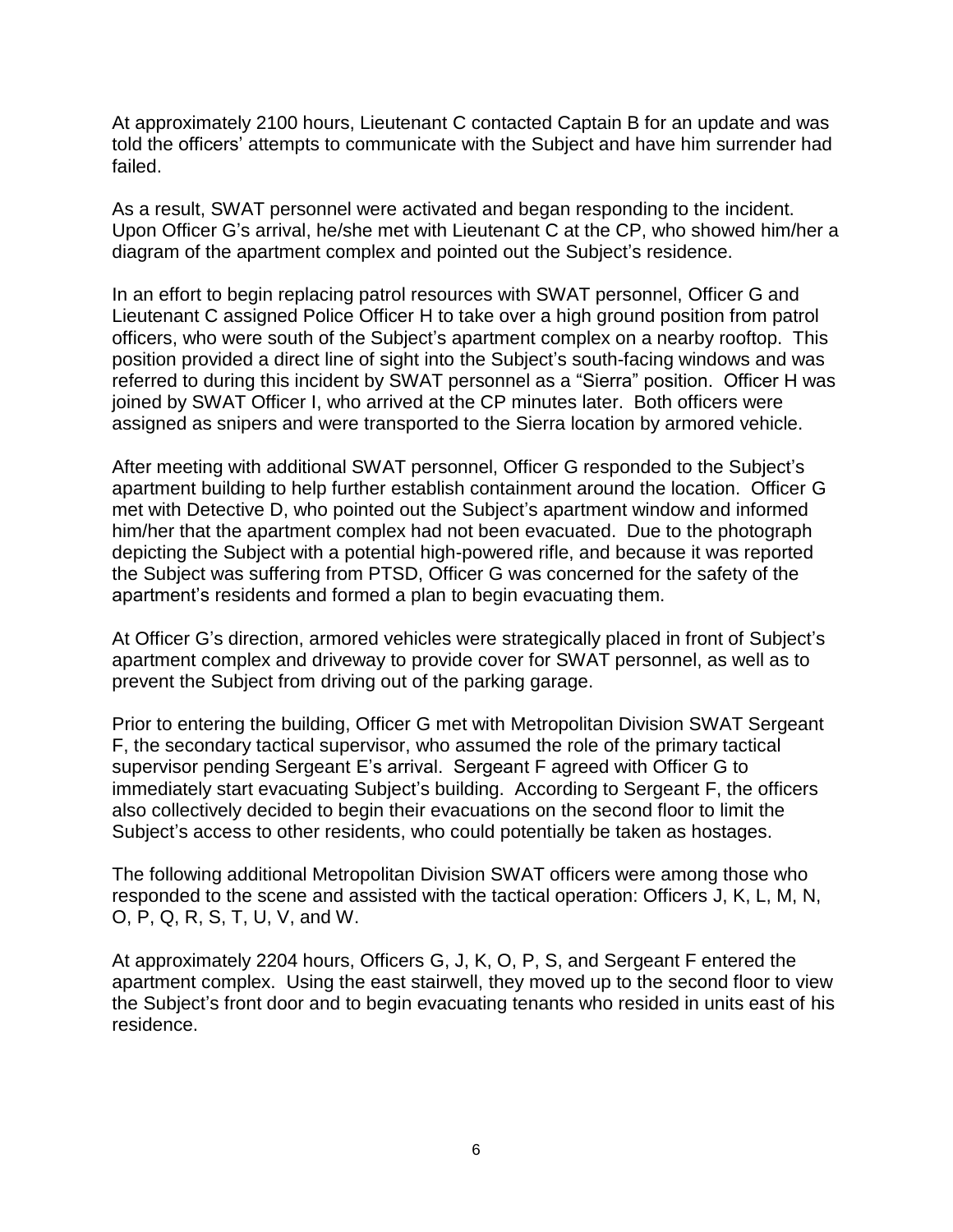Officer G asked Officers J and M to go to the west end of the second floor and begin evacuating residents west of the Subject's apartment. According to Officer J, this was done to avoid officers having to cross in front of the Subject's apartment door.

Officers J and M made their way to the west staircase, via the first-floor hallway. Once in position, Officer J contacted Officer G and requested an additional officer to assist them with their evacuations. Officer G assigned Officer N, who joined Officers J and M at the top of the west side second-floor staircase. Officer J discussed tactics with his/her team and designated him/herself as the contact officer, indicating that he/she would be the one to communicate with the Subject, as well as the residents being evacuated. Officer M, who was armed with his/her police rifle, was assigned the role of cover officer. Officer J provided Officer N with a beanbag shotgun and designated him/her as the less-lethal operator.

Prior to starting evacuations on the west end, Officer J communicated with Officer G via radio and established that only one of their two teams would enter the second-floor hallway at a time. Officer J advised that he/she would hold his/her team in the west stairwell while the other team finished their evacuations. This tactic was utilized to avoid a potential crossfire situation if the Subject stepped out of his apartment.

At approximately 2213 hours, the officers on the east end of the hallway resumed their evacuation attempts.

According to Officer G, the officers had received information from the CP that the occupants of an apartment which was the unit directly across from Subject's apartment, did not want to evacuate and were going to "shelter in place." With those apartments accounted for, the evacuation process shifted to Officer J and his/her team, who were waiting at the top of the west staircase.

At approximately 2214 hours, Officer G advised Officer J via radio that they had completed their evacuations and his/her (Officer J's) team could begin knocking on doors at the west end of the hallway. After verifying Officer G's team had moved out of view into the east stairwell, Officer J directed his/her team into the hallway and proceeded to evacuate residents.

At approximately 2215 hours, Sergeant E arrived inside the building and met with Sergeant F, who briefed him/her on the status of the tactical operation. After obtaining situational awareness, Sergeant E assumed the role of primary tactics supervisor and remained with the officers in the east stairwell.

While the team on the west end continued evacuations, Sergeant E, along with Officers G and K, began gathering additional tools needed for the tactical operation, including a TASER "Shockwave" device, tear gas canisters, and a remote-controlled recon robot. Sergeant E also ensured containment had been properly established and verified there were officers positioned to intercept the Subject in the event he attempted to jump from his south-facing window.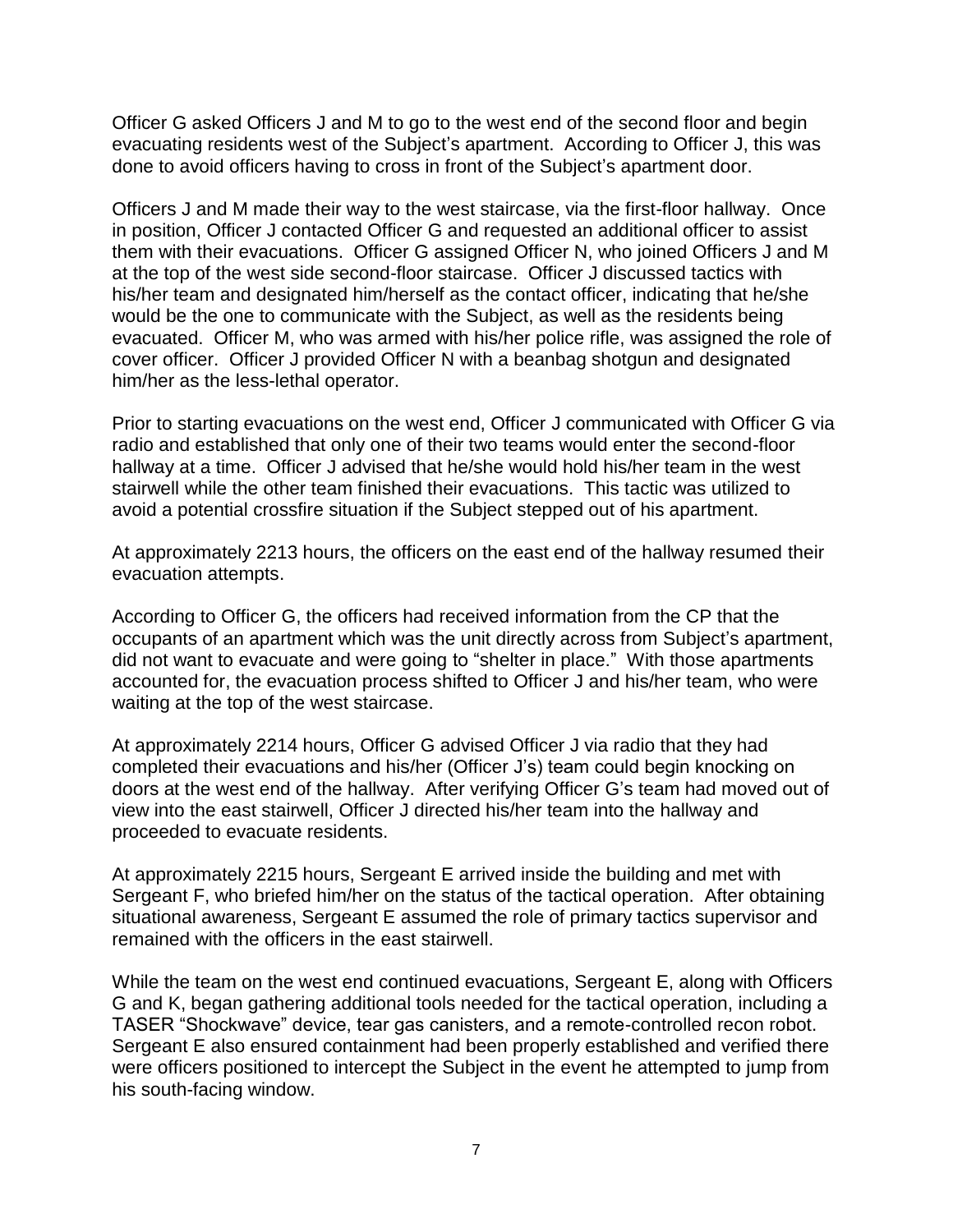At approximately 2222 hours, Officers J, M, and N received information via radio that movement had been seen in the Subject's apartment windows. Based on that information, the officers believed the Subject, whose whereabouts were uncertain up until that point, was inside his residence.

As the evacuation process progressed, Officers G and J continued to communicate with one another via radio and made adjustments as needed to prevent a potential crossfire in the hallway.

Officer J contacted two residents and advised them of the need to evacuate. Officers J and N stepped into the apartment as Officer M assumed a barricaded position behind the door frame facing east in the hallway, with his/her rifle at a low-ready position.

As Officer J was speaking with the residents, Officer M heard what sounded like a door being "manipulated" down the hallway. Moments later at 22:29:02 hours, Officer M observed the Subject standing in his doorway and immediately yelled to him, "Let me see your hands man! Let me see your hands!"According to Officer M, the Subject was wearing a camouflage jacket and was holding a crossbow in his right hand and what appeared to be a rifle in his left hand. The Subject was facing north and appeared to be holding both weapons by the stock, pointed upward toward the ceiling. Officer M said the crossbow and rifle "blended" into Subject's camouflage jacket, which made them difficult to focus on.

When later recovered in front of his apartment door, the Subject's crossbow was found to have been painted or wrapped in a multi-colored camouflage print, similar in design to the jacket he was wearing at the time of the incident. The air rifle was black in color.

Officer M feared the Subject might fire the crossbow and impale him/her with an arrow. Officer M was also concerned for the safety of the officers in the east stairwell and for residents who might unknowingly step out of their apartment and into the Subject's line of fire. Believing there was a great likelihood that he/she might have to use lethal force, Officer M shouldered his/her rifle, while simultaneously moving the selector switch from "safe" to "semi-automatic". Moments later, the Subject re-entered his apartment and closed the door. Officer M then moved the selector switch back to "safe" and returned his/her rifle to a low-ready position.

As depicted on Officer M's BWV, at 22:30:36 hours, Officer M observed the Subject exit his apartment for a second time. According to Officer M, the Subject stepped into the hallway facing north, while holding the crossbow in his right hand pointed upward. On his/her BWV, Officer M can be heard yelling to Subject, "Let me see your hands man!*"* Officer M said as the Subject turned his head to look at him/her, the Subject shouted an unknown statement. A review of Officer M's BWV determined the Subject yelled, "Who the [expletive] is talking? Who the [expletive] is talking right now? Who are you? Who are you?"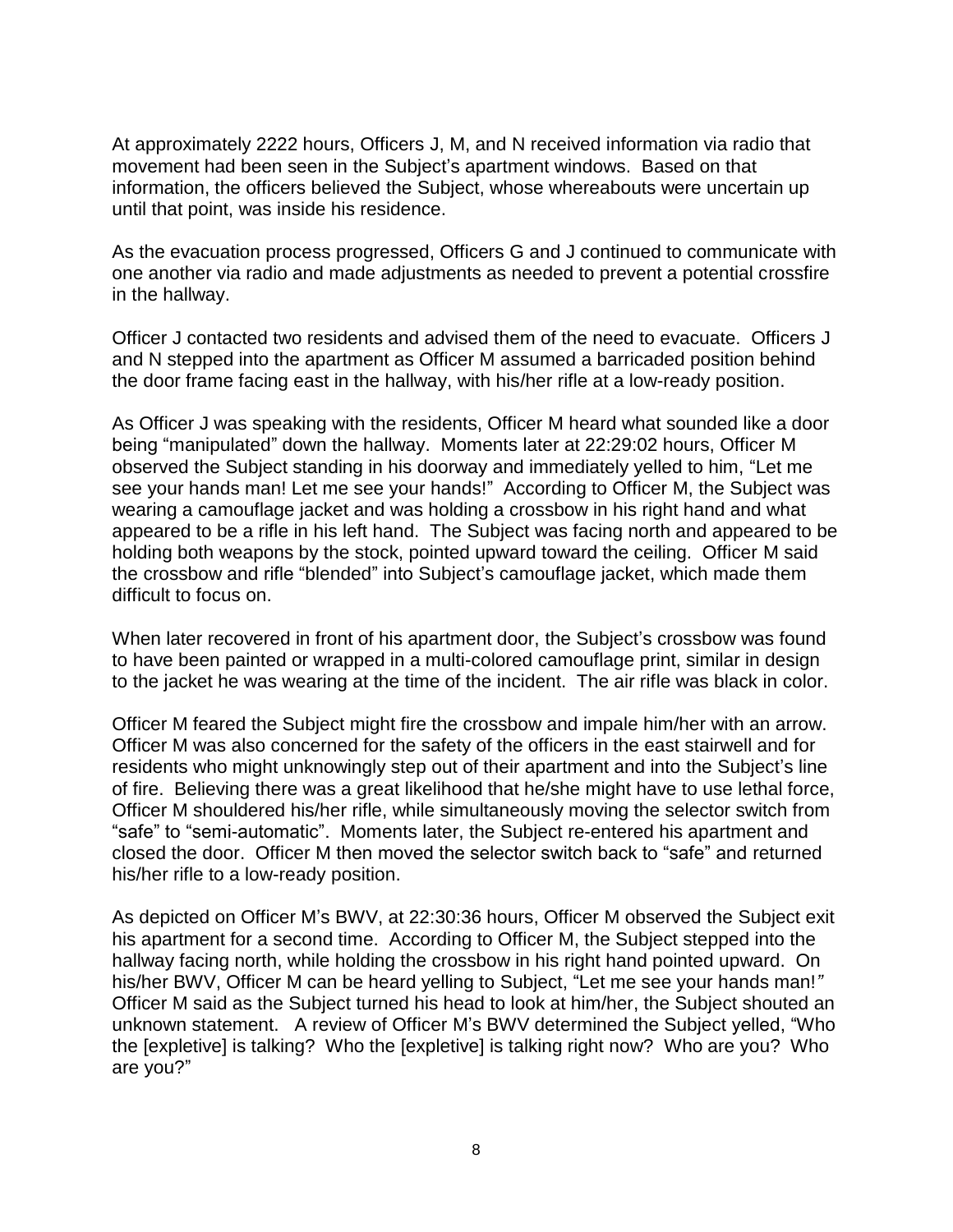Officer J, who was standing behind Officer M looking over his/her shoulder, replied, "It's the police, man, step out." Simultaneously, Officer M told the Subject to, "Drop it. Drop it!"According to Officer M, as the Subject turned to face him/her, he lowered the crossbow to a low-ready position while assuming a barricaded position in his doorway. Using two hands, the Subject then raised the crossbow and pointed it at Officer M. In further describing the Subject's actions, Officer M indicated the Subject braced his left foot into the doorjamb, bent his knees, and leaned forward in a "fighting" stance.

While using a doorframe as cover, Officer M immediately shouldered his/her rifle, placed the selector switch to semi-automatic, and moved his/her right index finger off the frame and onto the trigger. Officer M utilized his/her rifle's optic and aimed at the Subject's center body mass. Fearing that he/she was going to be shot, Officer M discharged two rounds from his/her rifle in an easterly direction toward Subject, from a distance of approximately 56 feet. The Subject fired a crossbow bolt at Officer M, striking Officer M in the thumb.

Officer M stated that as he/she fired his/her rounds, he/she simultaneously felt a "jolt" to his/her rifle and extreme pain to his/her left thumb. Officer M immediately released his/her grip on the rifle, stepped inside an apartment, and began applying direct pressure to his/her thumb to stop the bleeding. Officer M's rifle remained secured to his/her person by the two-point sling.

Officer J indicated that while looking over Officer M's shoulder, he/she observed the Subject quickly raise and fire the crossbow. Officer J observed the arrow traveling in the air and believed Officer M returned fire as the arrow was coming toward them.

The Subject cannot be seen on BWV as he stood in his doorway, nor can his crossbow be heard when it was discharged. Although the investigation was unable to definitively determine who fired first, it appeared that Officer M and the Subject discharged their weapons nearly simultaneously.

After firing the arrow, the Subject re-entered his apartment and closed his apartment door. The investigation determined the crossbow was struck by gunfire.

Officer N assumed Officer M's position and provided covered with his/her rifle down the east hallway. According to Officer N, as he/she stepped into the doorway, the fire door located between him/her and the Subject's apartment began to close, which prevented him/her from viewing the Subject's apartment door.

Immediately following the OIS, at 22:31:27 hours, Officer J initiated the following broadcast over his police radio, "Hey standby. Those shots were not fired by the [Subject]. That was us. The [Subject] fired a crossbow at us and we got an officer hit."

In anticipation tear gas would soon be deployed, Officer J replaced Officer N as the cover officer and instructed him/her (Officer N) to don his/her gas mask. Moments later,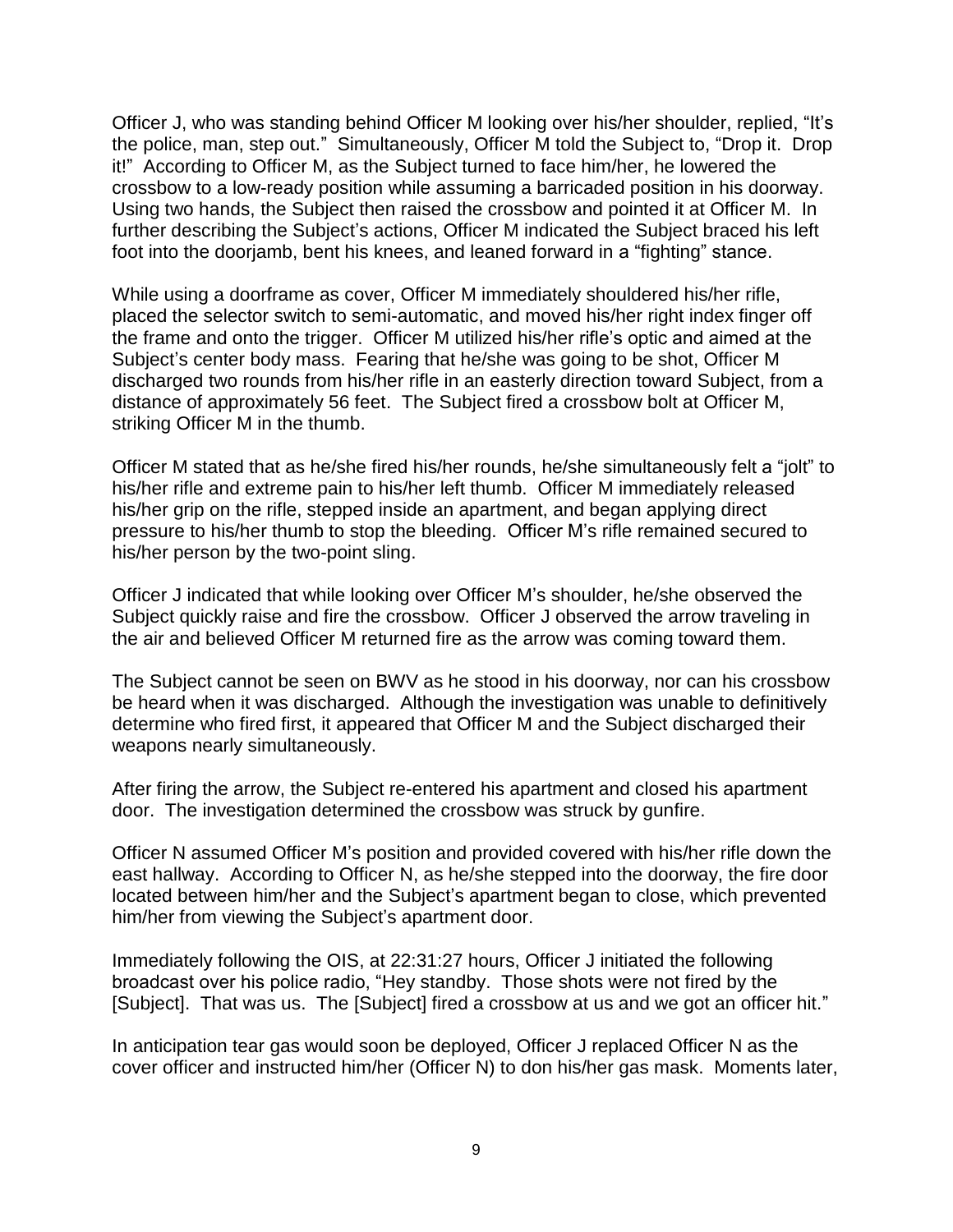Officers K, R, T, and U arrived in the hallway to help evacuate Officer M out of the building.

Officer M was escorted to a staircase, where he/she was met by Officer W and Los Angeles Fire Department (LAFD) Firefighter/Paramedics. After exiting the building, Officer M was walked to the CP, received first aid from LAFD personnel, and was transported to a nearby hospital.

At 22:32:59 hours, Sergeant E initiated a radio broadcast directing Officers L and Q, who were positioned at ground level on the property south of the Subject's apartment building, to deploy tear gas into the Subject's windows. Regarding this decision, Sergeant E stated that the Subject just tried to kill a Los Angeles police officer and that Sergeant E needed to stop the Subject's actions and his behavior immediately.

Officer J explained the use of tear gas was a tactic they had discussed prior to the OIS, as they were beginning to evacuate the building. Officer J stated that the Subject had already shot into a building and if the Subject engaged them, they would deploy gas immediately.

Prior to gas being deployed, Lieutenant C, who was at the CP, advised Captains A and B about SWAT's intention to immediately use gas. Lieutenant C explained to them that gas was a chemical irritant designed to affect a person's vision, breathing, and nasal passages. Lieutenant C also referred to it as a de-escalation tool used to take the "fight" out of a person assaulting an officer. According to Lieutenant C, both captains agreed with the decision to deploy gas.

Sergeant E was unaware that the approval to use gas was ultimately obtained from the IC. Sergeant E believed gas was deployed at his/her direction due to the exigency of the situation.

At 22:35:13 hours, Officer Q began deploying four canisters of "CS" gas toward the Subject's apartment windows. Three of the four gas canisters made it into the Subject's apartment windows. The remaining canister missed the Subject's windows and fell to the ground outside of the apartment building. Sergeant E indicated that as part of their safety plan, LAFD was standing by in the "highly unlikely" event a fire started due to the deployment of gas.

As the gas was being deployed into the Subject's apartment, Sergeant E was positioned in the first-floor hallway by the east stairwell with several officers. Shortly after the final gas canister was launched, Sergeant E heard the Subject screaming from somewhere on the second floor that he could not breathe. Over the next several minutes, Sergeant E communicated with the Subject via bullhorn and repeatedly ordered him to come out with his hands up and stated no one was going to hurt him. Despite those attempts, the Subject did not respond.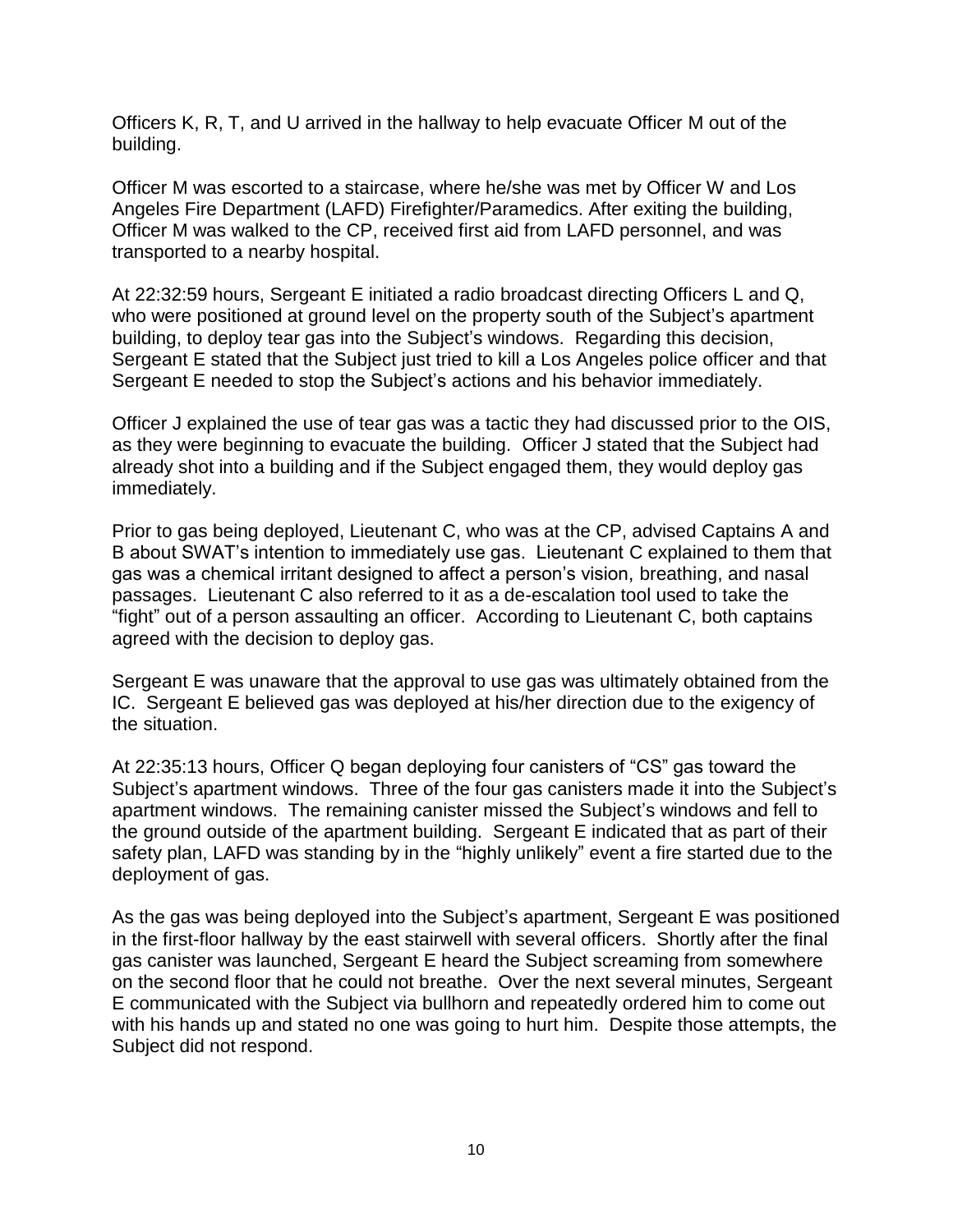In an effort to monitor the Subject's movement without exposing officers to further risk, Sergeant E directed that a recon robot be deployed in the second-floor hallway. From the first-floor stairway landing, Officer G tossed the recon robot up to the second level. The robot was then remotely operated by Officer O via a device which included a video monitor. At approximately 22:41:09 hours, Officer O advised the officers around him/her that he/she observed the Subject (via the video monitor) sitting on the floor just inside the doorway of his apartment. Using his/her bullhorn, Sergeant E ordered the Subject to keep his hands where the officers could see them and crawl toward the east stairwell.

In preparation to take the Subject into custody, an arrest team was staged at the bottom of a staircase. Officer S, armed with his/her rifle, was the designated cover officer and was positioned to the left of the staircase. To the right of him/her was Officer V, who was designated as less-lethal and armed with a less-lethal projectile launcher. Officers P and R assumed handcuffing responsibilities and stood behind Officers M, S, and V.

As the Subject began to comply and move toward the east stairwell, Officer O was able to track him on the video monitor, confirm he was not holding anything in his hands and communicate his observations to the officers who were with him/her. Sergeant E continued to coax the Subject to come down the stairs and reassured him several times no one wanted to hurt him.

At approximately 22:42:51 hours, the Subject descended the staircase with his hands raised. As the Subject neared the bottom of the stairs, Officers P and R stepped forward and grabbed the Subject's arms. While applying a firm grip to the Subject's right arm, Officer P placed the arm behind the Subject's back and secured it with a handcuff. Officer R then moved Subject's left arm behind his back, where it too was handcuffed by Officer P.

Once Subject was taken into custody, Officer V removed two folding knives that he/she observed secured in a belt around the Subject's waistband and placed them on the floor. The Subject was then escorted out of the building by Officers P and R, who conducted a pat-down search near the front steps of the apartment complex.

During the OIS, the Subject did not sustain an injury; however, he had an elevated heart rate and was transported as a precautionary measure a nearby hospital by LAPD paramedics. The Subject was then cleared to be booked.

| <b>NAME</b> | <b>TIMELY</b><br><b>BWV</b><br><b>ACTIVATION</b> | FULL 2-<br><b>MINUTE</b><br><b>BUFFER</b> | <b>BWV</b><br><b>RECORDING</b><br><b>OF ENTIRE</b><br><b>INCIDENT</b> | <b>TIMELY</b><br><b>DICVS</b><br><b>ACTIVATION</b> | <b>DICVS</b><br><b>RECORDING</b><br><b>OF ENTIRE</b><br><b>INCIDENT</b> |
|-------------|--------------------------------------------------|-------------------------------------------|-----------------------------------------------------------------------|----------------------------------------------------|-------------------------------------------------------------------------|
| Officer J   | Yes                                              | Yes                                       | Yes                                                                   | N/A                                                | N/A                                                                     |
| Officer M   | Yes                                              | Yes                                       | Yes                                                                   | N/A                                                | N/A                                                                     |
| Officer N   | Yes                                              | Yes                                       | Yes                                                                   | N/A                                                | N/A                                                                     |

# **BWV and DICVS Policy Compliance**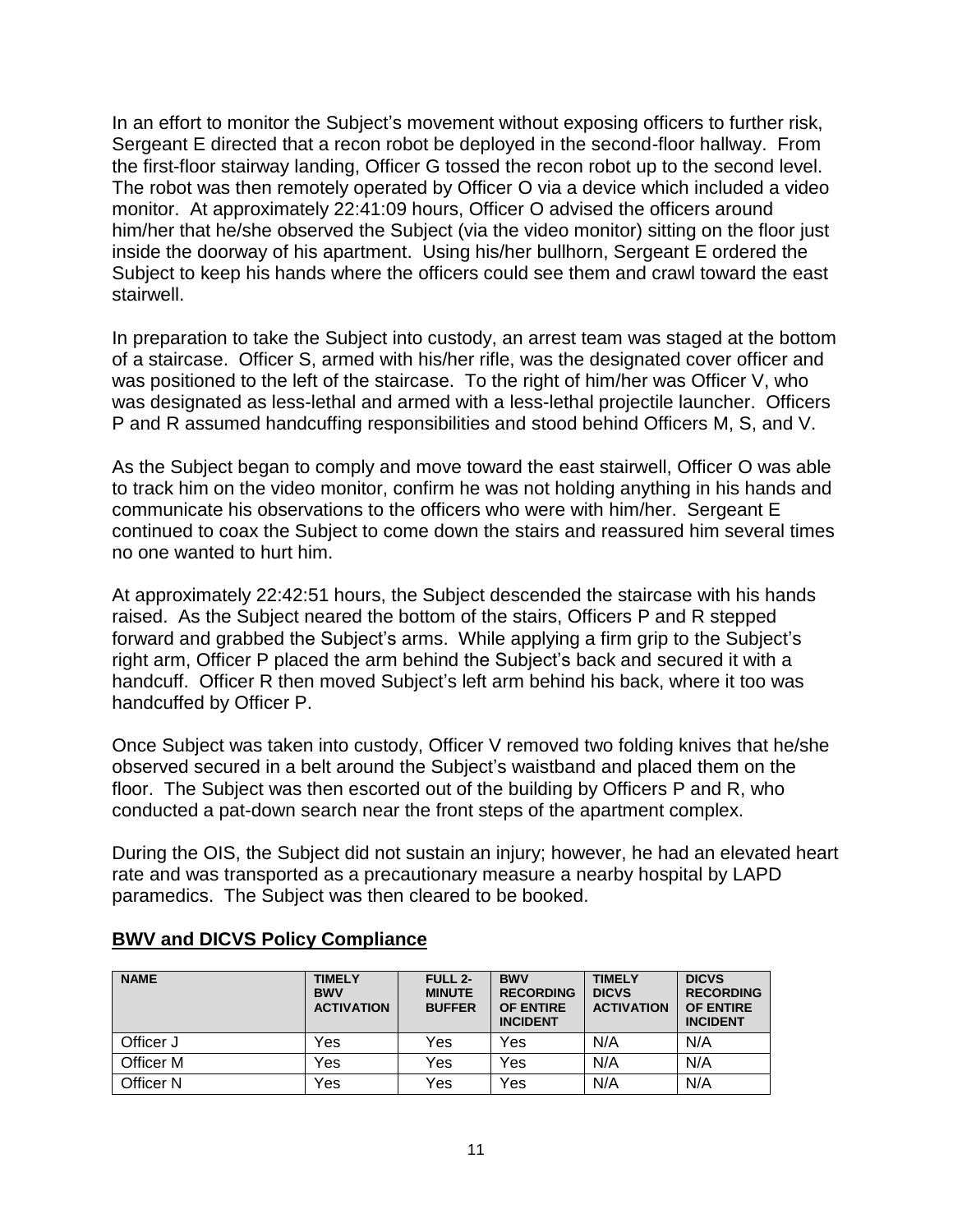# **Los Angeles Board of Police Commissioners' Findings**

The BOPC reviews each Categorical Use of Force incident based upon the totality of the circumstances, namely all of the facts, evidence, statements and all other pertinent material relating to the particular incident. In every case, the BOPC makes specific findings in three areas: Tactics of the involved officer(s); Drawing/Exhibiting of a firearm by any involved officer(s); and the Use of Force by any involved officer(s). Based on the BOPC's review of the instant case, the BOPC made the following findings:

# **A. Tactics**

The BOPC found Captain A, Lieutenant C, Sergeant E, and Officers J, M, and N's tactics to warrant a Tactical Debrief.

# **B. Drawing and Exhibiting**

The BOPC found Officers J, M, and N's drawing and exhibiting of a firearm to be In Policy.

### **C. Lethal Use of Force**

The BOPC found Officer M's lethal use of force to be In Policy.

### **Basis for Findings**

In making its decision in this matter, the Commission is mindful that every "use of force by members of law enforcement is a matter of critical concern both to the public and the law enforcement community. It is recognized that some individuals will not comply with the law or submit to control unless compelled to do so by the use of force; therefore, law enforcement officers are sometimes called upon to use force in the performance of their duties. It is also recognized that members of law enforcement derive their authority from the public and therefore must be ever mindful that they are not only the guardians, but also the servants of the public. The Department's guiding principle when using force shall be reverence for human life. Officers shall attempt to control an incident by using time, distance, communications, and available resources in an effort to deescalate the situation, whenever it is safe, feasible, and reasonable to do so. As stated below, when warranted, Department personnel may use objectively reasonable force to carry out their duties. Officers may use deadly force only when they reasonably believe, based on the totality of circumstances, that such force is necessary in defense of human life.

Officers who use unreasonable force degrade the confidence of the community we serve, expose the Department and fellow officers to physical hazards, violate the law and rights of individuals upon whom unreasonable force or unnecessary deadly force is used, and subject the Department and themselves to potential civil and criminal liability. Conversely, officers who fail to use force when warranted may endanger themselves,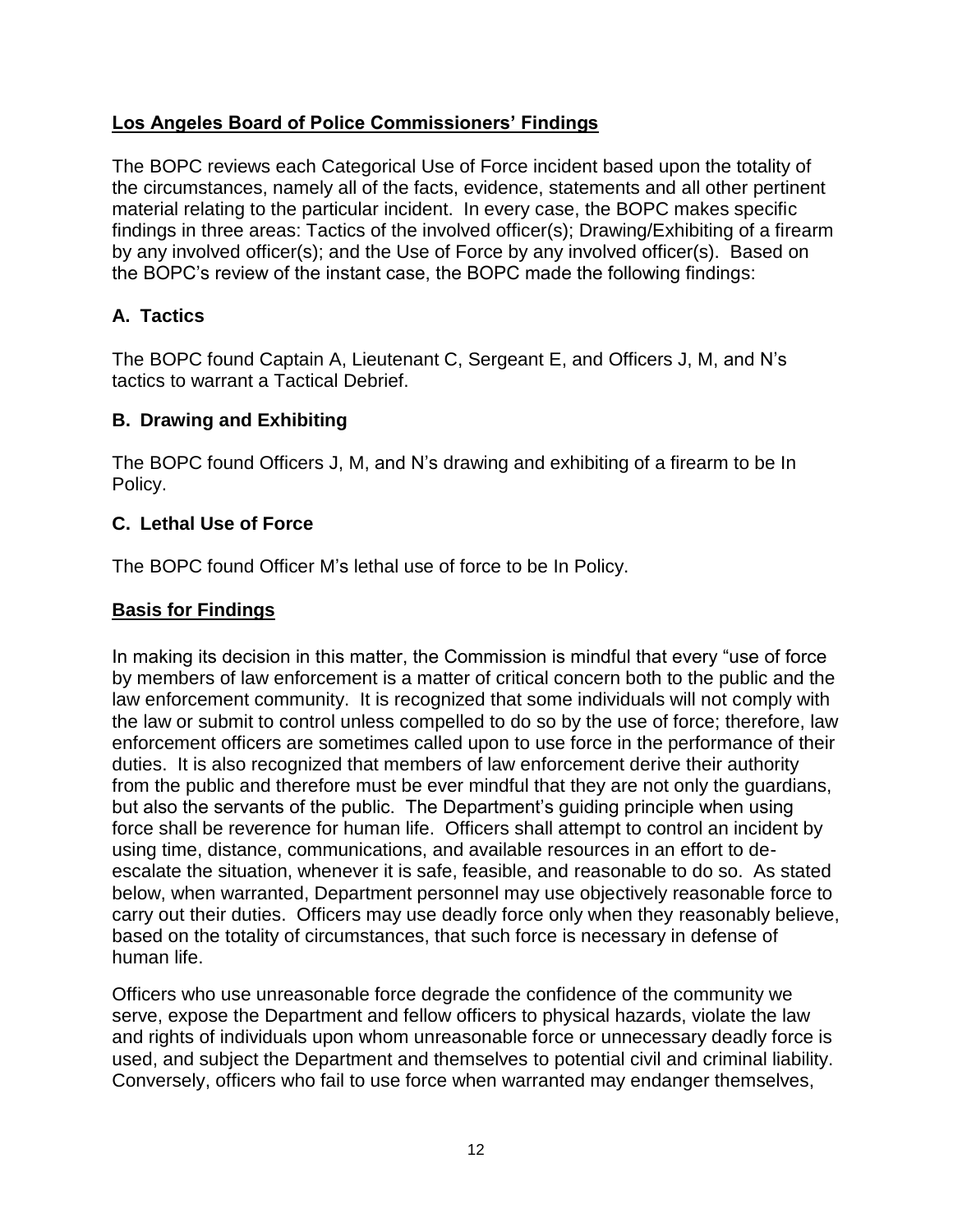the community and fellow officers." (Special Order No. 4, 2020, Policy on the Use of Force - Revised.)

The Commission is cognizant of the legal framework that exists in evaluating use of force cases, including the United States Supreme Court decision in Graham v. Connor, 490 U.S. 386 (1989), stating that:

"The reasonableness of a particular use of force must be judged from the perspective of a reasonable officer on the scene, rather than with the 20/20 vision of hindsight. The calculus of reasonableness must embody allowance for the fact that police officers are often forced to make splitsecond judgments – in circumstances that are tense, uncertain and rapidly evolving – about the amount of force that is necessary in a particular situation."

The Commission is further mindful that it must evaluate the actions in this case in accordance with existing Department policies. Relevant to our review are Department policies that relate to the use of force:

**Use of De-Escalation Techniques**. It is the policy of this Department that, whenever practicable, officers shall use techniques and tools consistent with Department de-escalation training to reduce the intensity of any encounter with a suspect and enable an officer to have additional options to mitigate the need to use a higher level of force while maintaining control of the situation.

**Use of Force – Non-Deadly**. It is the policy of the Department that personnel may use only that force which is "objectively reasonable" to:

- Defend themselves:
- Defend others:
- Effect an arrest or detention;
- Prevent escape; or,
- Overcome resistance.

**Use of Force** – **Deadly.** It is the policy of the Department that officers shall use deadly force upon another person only when the officer reasonably believes, based on the totality of circumstances, that such force is necessary for either of the following reasons:

- To defend against an imminent threat of death or serious bodily injury to the officer or another person; or,
- To apprehend a fleeing person for any felony that threatened or resulted in death or serious bodily injury, if the officer reasonably believes that the person will cause death or serious bodily injury to another unless immediately apprehended. Where feasible, a peace officer shall, prior to the use of force, make reasonable efforts to identify themselves as a peace officer and to warn that deadly force may be used,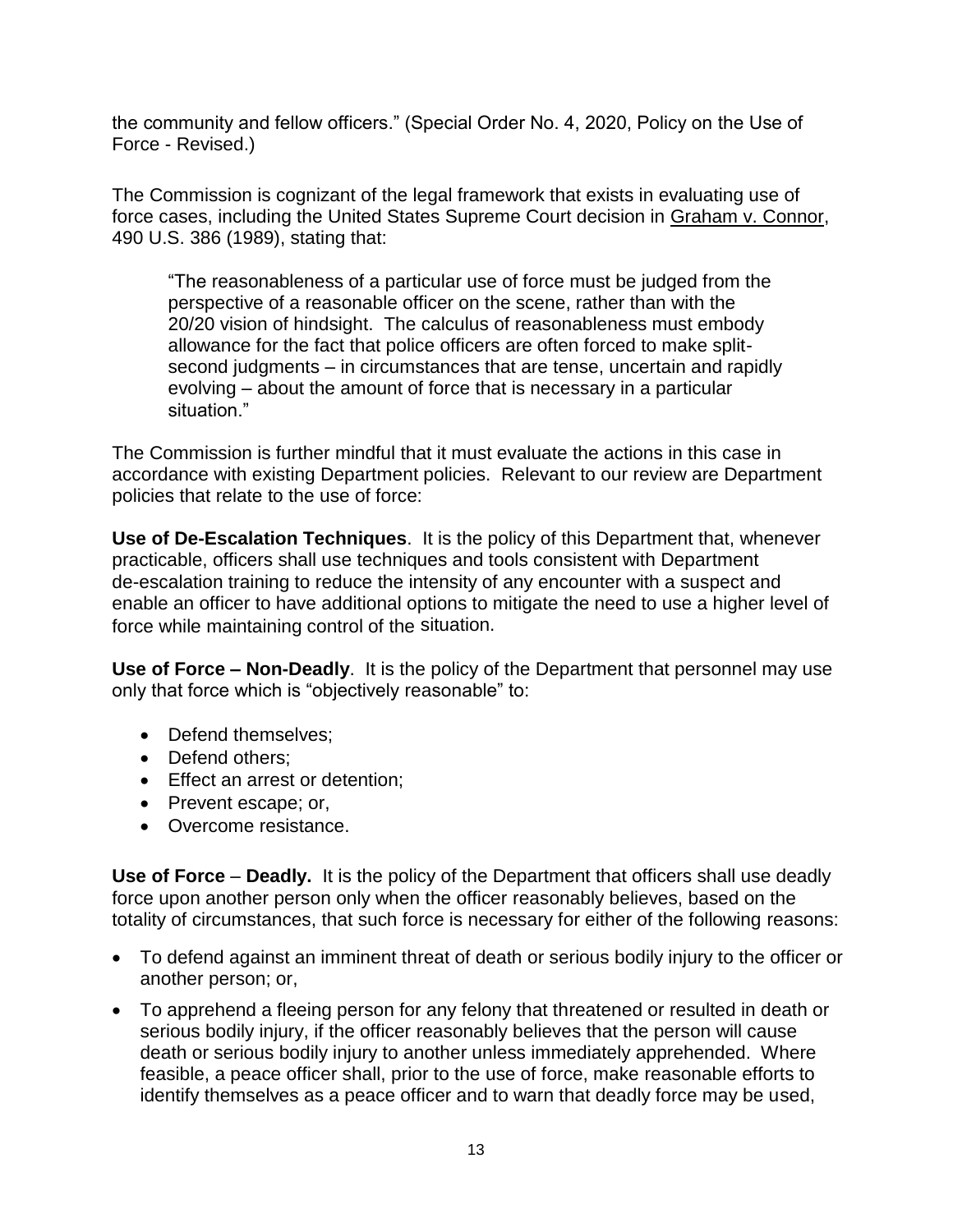unless the officer has objectively reasonable grounds to believe the person is aware of those facts.

In determining whether deadly force is necessary, officers shall evaluate each situation in light of the particular circumstances of each case and shall use other available resources and techniques if reasonably safe and feasible.

**Note:** Because the application of deadly force is limited to the above scenarios, an officer shall not use deadly force against a person based on the danger that person poses to themselves, if an objectively reasonable officer would believe the person does not pose an imminent threat of death or serious bodily injury to the officer or another person.

**The Department's Evaluation of Deadly Force.** The Department will analyze an officer's use of deadly force by evaluating the totality of the circumstances of each case consistent with the California Penal Code Section 835(a), as well as the factors articulated in Graham v. Connor. (Special Order No. 4, 2020, Policy on the Use of Force - Revised.)

An officer's decision to draw or exhibit a firearm should be based on the tactical situation and the officer's reasonable belief that there is a substantial risk that the situation may escalate to the point where deadly force may be justified. (Los Angeles Police Department Manual.)

# **A. Tactics**

# *Tactical De-Escalation Techniques*

- **P**lanning
- **A**ssessment
- **T**ime
- **R**edeployment and/or Containment
- **O**ther Resources
- **L**ines of Communication (Use of Force Tactics Directive No. 16, October 2016, Tactical De-Escalation Techniques)

Tactical de-escalation does not require that an officer compromise his or her safety or increase the risk of physical harm to the public. De-escalation techniques should only be used when it is safe and prudent to do so.

**Planning** – As Captain B arrived on scene he/she met with Sergeant B and assumed the role as IC. As IC, Captain B created a plan to secure the scene by setting up containment around the apartment complex and establishing a perimeter to limit the Subject's access to additional victims and the Subject's movement from the location. The containment plan included establishing higher ground positions by utilizing an Air Unit and placing patrol rifle operators in strategic positions, along with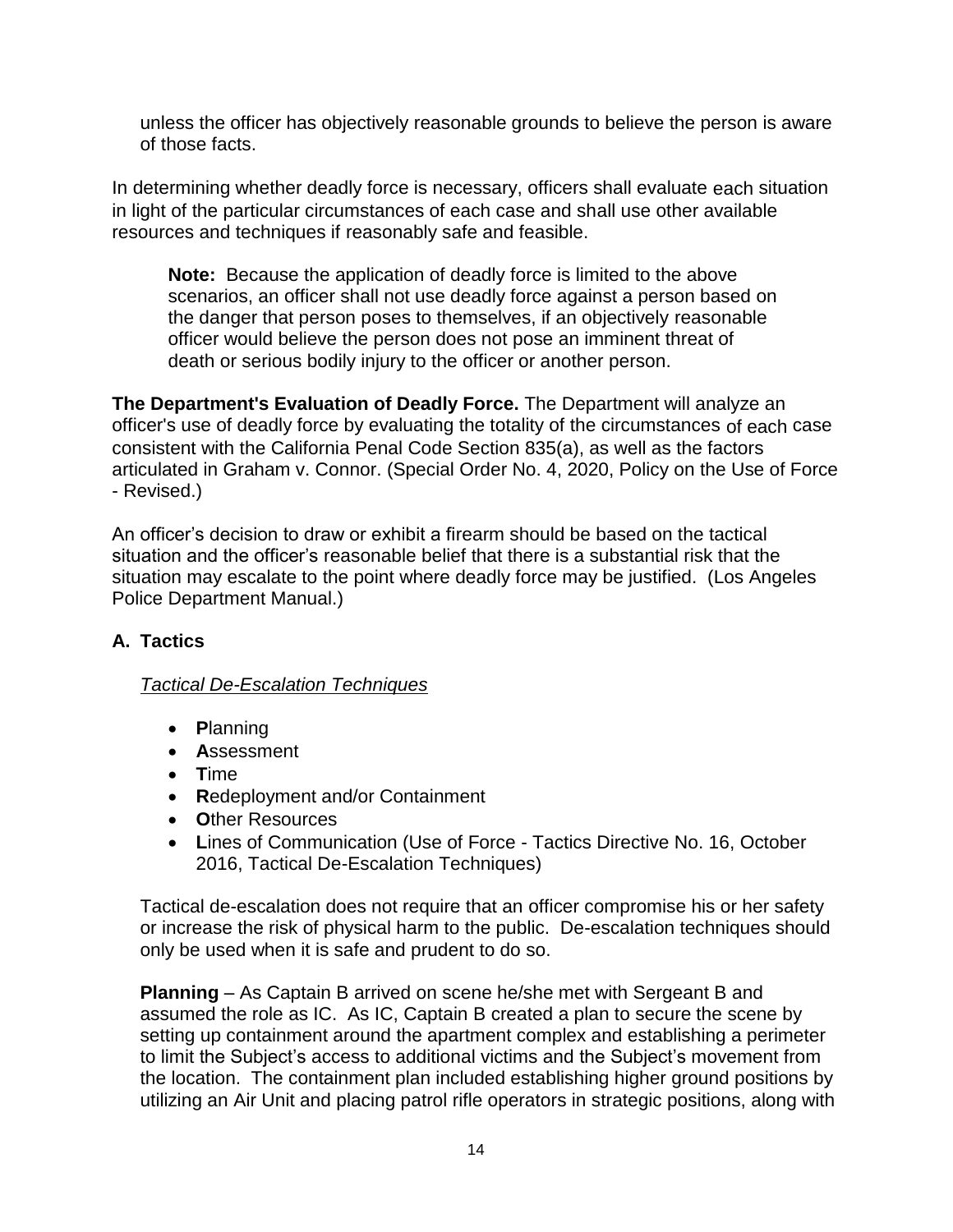less-lethal assignments, and communication roles. Once containment was established, Captain B enacted a plan to establish communication with the Subject by telephone and the use of the Air Unit. Guided by the advice of Metropolitan/SWAT Crisis Negotiation Team (CNT) personnel, Sergeant B utilized Sergeant D, a prior active duty service Marine Staff Sergeant, to attempt to establish a dialogue with the Subject and convince the Subject to peacefully surrender. As the incident continued without progression, Captain B prepared for SWAT personnel arrival and relieved divisional personnel of their roles as SWAT personnel replaced their positions. As SWAT personnel arrived and took tactical control of the incident, Captain B maintained his/her role as IC and with the guidance of Lieutenant C, continued to plan for the evacuation of residents within the apartment complex, along with authorizing SWAT to utilize de-escalation tools, such as CS gas and a Recon robot.

Upon being contacted and informed of the incident, Lieutenant C began to gather initial intelligence on the Subject and formulated a plan to activate SWAT personnel response should the incident continue. As the incident continued, Lieutenant C was contacted by Captain B and made the decision to activate SWAT where he/she provided SWAT personnel with details regarding the incident and the Subject. When Lieutenant C arrived on scene, he/she met with SWAT Officer G where they formulated a plan to replace divisional personnel with SWAT personnel beginning with rifle operator positions and the establishment of a casualty collection point with LAFD. Lieutenant C also developed a plan with Officer G to evacuate the residents on the second floor of the apartment complex and usher them away to a safe location.

As the incident proceeded and additional personnel arrived on scene, Officers G and J developed a plan to safely evacuate the second floor by having Officer G's team evacuate the residents who lived east of the Subject residence, and upon their completion, have Officer J's team evacuate the residences to the west of the Subject's residence. As Officer G was evacuating residents, Officer J communicated his/her plan with Officers M and N, designating Officer M as the lethal cover officer, and Officer N as the less-lethal option, while Officer J identified him/herself as communications and contact officer with the residents.

Sergeant F arrived prior to Sergeant E and assumed the role of tactical supervisor. Sergeant F developed a plan and ensured that SWAT personnel replaced patrol resources as they arrived. Sergeant F coordinated an evacuation plan and briefed Sergeant E upon Sergeant E's arrival. While evacuations were being conducted, Sergeant E arrived at the scene where he/she was briefed by Sergeant F and assumed the role of tactical supervisor. Sergeant E implemented contingency plans and began "ordering up" de-escalation equipment, such as the TASER "Shockwave," gas, and a Recon robot to be utilized should they be needed.

**Assessment** – When Captain B heard the broadcast of the location and nature of the radio call, he/she assessed the information he/she had from the incident the day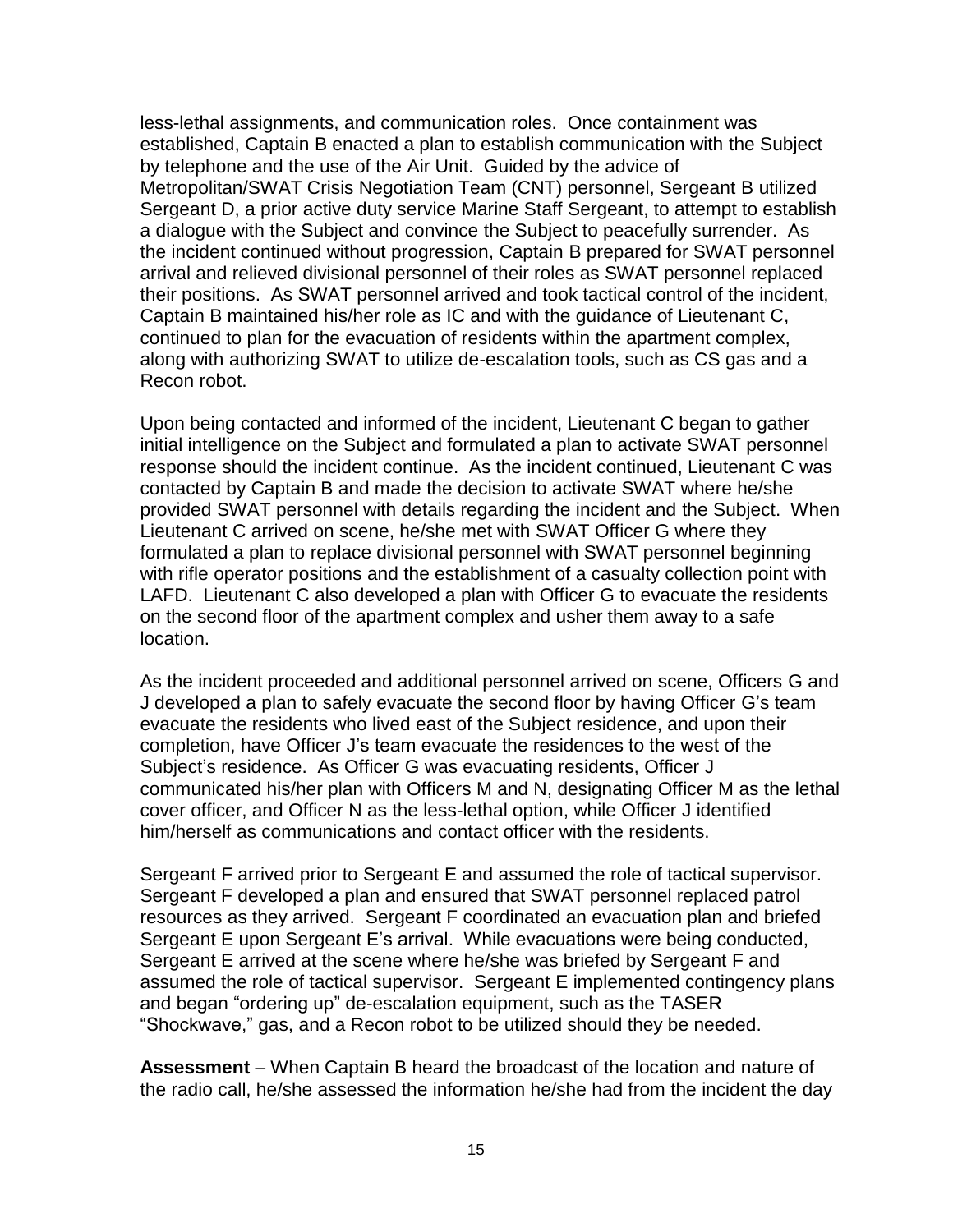prior and readied his/her response to the location. As Captain B arrived on the scene and assumed the role of IC, he/she made the assessment that his/her available resources were limited due to the ongoing civil unrest, and established containment around the perimeter of the apartment complex. Captain B considered the information he/she already had regarding the Subject, including that the Subject had served in the military, suffered from mental illness, was in possession of a rifle, and had prior arrests for weapons violations. Captain B considered that the Subject lived on the second floor of a multi-level apartment complex and that patrol personnel would be at a disadvantage due to the Subject's weapon system and position of advantage. Captain B made the decision to not enter the apartment complex and await SWAT personnel's response.

Upon being contacted by Captain B, Lieutenant C assessed the information he/she was provided and made the determination to activate SWAT personnel. As Lieutenant C and the additional SWAT personnel arrived on scene, they assessed the apartment building and made the plan to evacuate the building, beginning first with those residents in close proximity to the Subject on the second level.

As Officers G and J assessed the second-floor hallway, they made the decision to evacuate the east side of the hallway before beginning evacuations on the west side of the hallway to avoid potential crossfire issues. When the west team, led by Officer J, made contact with the residents in an apartment the officers were vulnerable while standing in the hallway and with the resident's permission, collapsed into the apartment to limit their exposure to the Subject. As the Subject opened his door, Officer M observed the Subject in possession of a crossbow and assessed the danger the Subject presented to him/herself and others. Officers J and M assessed that if the Subject had a high-powered rifle, it would penetrate walls and could injure the officers and the residents. Officer J and M decided to continue with their evacuation of the residents to remove them from the danger the Subject posed. When the Subject re-emerged from his apartment, Officer M assessed the Subject's deadly actions and his manipulation of the crossbow, leading Officer M to discharge his/her rifle towards the Subject. As Officer M was struck with a crossbow bolt and redeployed into the apartment for cover, Officer N accessed the situation and immediately assumed the role of lethal cover officer for the team. Officer J assessed the need to remove Officer M from the scene for immediate medical aid and that the use of gas was near; therefore, Officer J and his/her team relinquished their position and re-deployed to the west end of the hall as Officer M was extracted to receive medical attention.

Based upon the violent actions the Subject displayed, Sergeant E made an assessment and directed personnel to deploy gas into the Subject's apartment to disrupt the Subject's actions.

**Time** – With the understanding that the Subject was armed with a rifle, was in an elevated position of advantage, suffered from mental illness, and had served in the military, Captain B utilized the time he/she was afforded to establish a perimeter and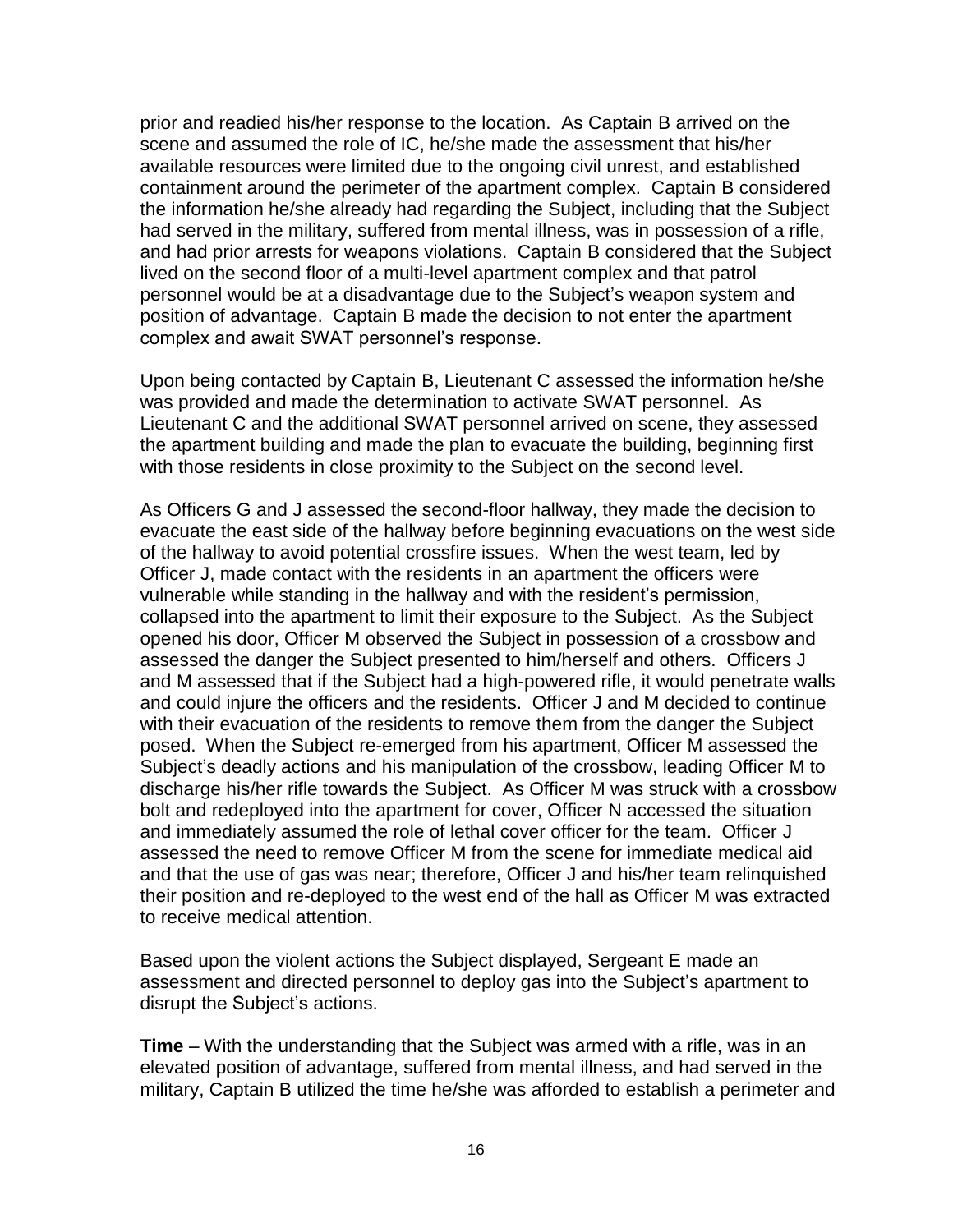containment on the apartment complex. Captain B attempted to de-escalate the situation by taking the time to utilize personnel to verbally contact the Subject and gain the Subject's peaceful compliance, instead of approaching the Subject's apartment. Captain B utilized the time to contact MEU and SWAT personnel and have them arrive on scene, establish a CP, and gather additional resources and personnel to contain and manage the incident.

SWAT personnel utilized the time they were afforded to evacuate as many of the apartment's residents and gather as many resources and de-escalation tools to their location as soon as possible. Their time was reduced due to the Subject emerging from his apartment and discharging a crossbow at Officer M. SWAT personnel utilized time to let the gas irritate the Subject and cause the Subject to surrender peacefully and without further escalation of force.

**Redeployment and/or Containment** – Captain B utilized the limited number of personnel he/she had available to establish a perimeter and containment around the Subject's apartment complex in order to limit the Subject's opportunity to access victims and contain the Subject in a smaller, more manageable location. Captain B completed this with the assistance of Department personnel on the ground, patrol rifle operators on an elevated platform keeping a visual on the Subject's south facing windows, and the utilization of an Air Unit. Captain B maintained this containment until divisional personnel were relieved by SWAT personnel.

As SWAT personnel arrived at the location, they assumed containment positions from patrol personnel positioned around the apartment complex and established an interior containment inside the apartment complex to the second level. Subsequent to Officer M being struck with an arrow from the Subject's crossbow, SWAT personnel redeployed to the stairwells and utilized gas to cause the Subject's peaceful surrender.

**Other Resources** – Captain B directed his/her personnel to utilize Department databases to establish intelligence and information on the Subject. Through utilizing these resources, the Subject was confirmed to have served in the military, suffered from mental illness, was in possession of a rifle, and had prior arrests for weapons violations. Captain B utilized patrol rifles to establish high ground on the Subject, an Air Unit to provide an elevated view of the apartment complex and provide communications, MEU and SWAT CNT for guidance and assistance, and the use of the LAPD SWAT team to assist in the barricade of the Subject.

Lieutenant C utilized Department resources to gather intelligence on the Subject. Lieutenant C activated SWAT personnel which included the response of the Los Angeles Fire Department's Tactical Emergency Medical Support (T.E.M.S.) to assist them in case emergency medical treatment was needed. In addition, MEU and the assistance of an Air Unit was available to the IC. While planning for the incident, Sergeant E made preparations for multiple less-lethal options and tactical tools,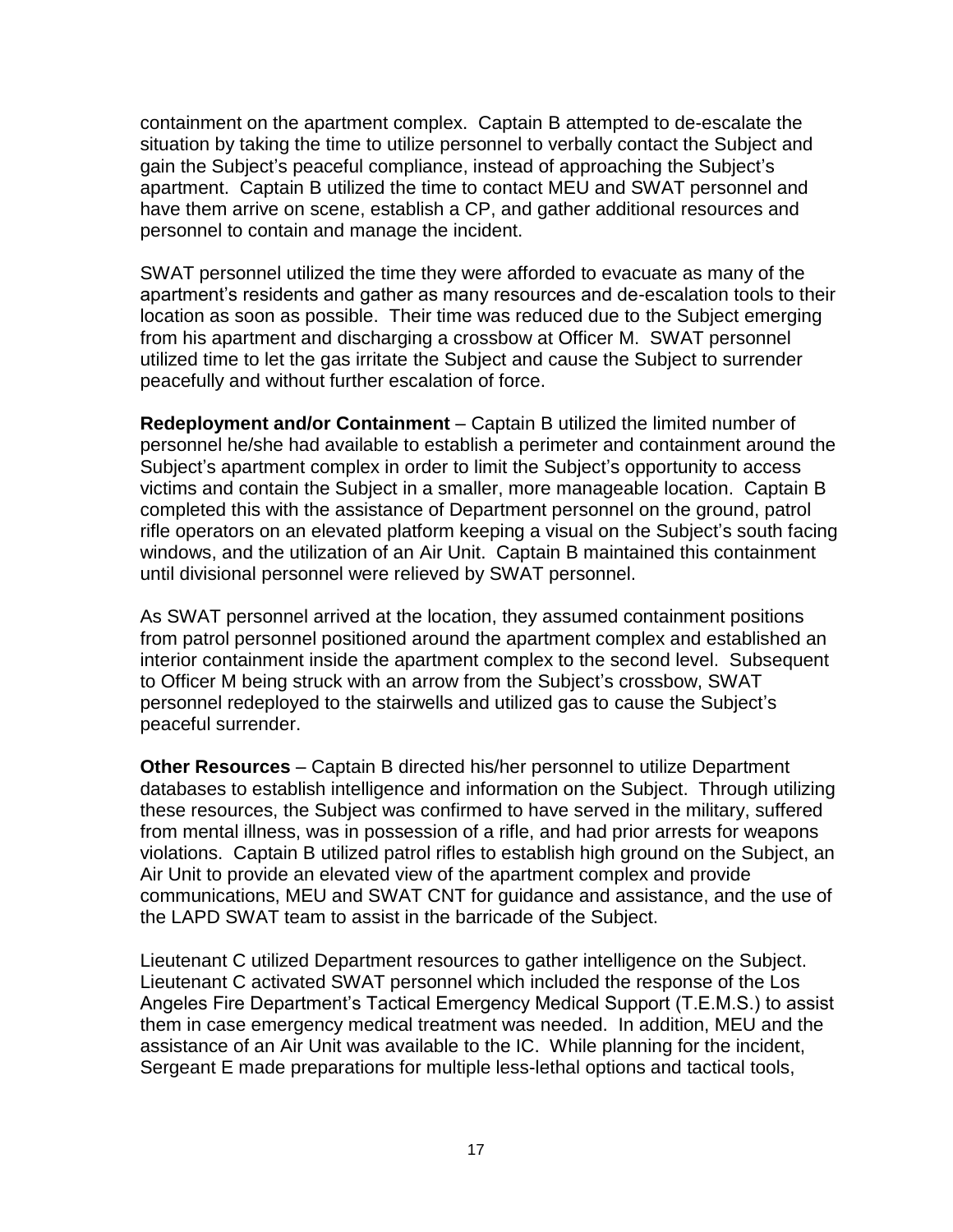which included CS gas and a Recon robot, to be brought to the scene should they be needed during the incident.

**Lines of Communication** – Captain B ensured lines of communication were open with his/her personnel at all times and his/her plan of containment was followed. Captain B communicated with detectives in their completion of the search warrant for the Subject's apartment. In efforts to de-escalate the incident, Captain B directed telephonic communications with the Subject as well as through the utilization of the Air Unit. As the incident continued, Captain B contacted SWAT personnel and kept them abreast of how communications had stalled and the need for their response. Captain B continued his/her communication with Lieutenant C as SWAT personnel arrived on scene and transferred tactical positions with SWAT personnel. Continued dialogue was used in planning and discussing strategies and developing a plan, which included the possibility and approval of CS gas as a de-escalation tool.

Lieutenant C incorporated a clear line of communication between him/herself and Captain B. This communication was disseminated to the additional SWAT personnel where Lieutenant C acted as a conduit to filter and spread this information. Officers G and J communicated with each other as they developed and enacted a coordinated plan of evacuating the residents of the apartment building to avoid potential crossfire by ensuring only one team conducted evacuations at a time. Officer M communicated his/her observations of the Subject as the Subject exited his apartment and advised Officers J and N of his/her observations of the Subject being in possession of a possible crossbow, which was in turn broadcast by Officer J to SWAT personnel and the CP. Officer M attempted to establish dialogue with the Subject by providing commands to the Subject; however, the Subject escalated the incident and necessitated a deadly force response by lowering and firing his crossbow at Officer M. Subsequent to the Subject being taken into custody, Lieutenant C directed all SWAT officers at scene not to discuss the incident and to leave their equipment in place. According to Lieutenant C, he/she identified which officers witnessed the OIS and those officers who were "heard only" witnesses. Upon doing so, Lieutenant C ensured these officers were separated.

Upon Officer M discharging his/her rifle and being struck by a crossbow bolt, Officer J broadcast that shots had been fired and an officer was struck with a crossbow bolt. Sergeant E considered the exigency of the situation and directed the deployment of CS gas to confuse the Subject and deter an additional attack on officers, which would have resulted in additional force.

Subsequent to gas being introduced into the Subject's apartment, Sergeant E utilized a bullhorn to re-establish communications with the Subject. Sergeant E directed a Recon robot to de deployed on the second floor of the apartment complex where the Subject was observed. Sergeant E continued to communicate with the Subject, where he/she developed and established a trusting rapport wherein the Subject surrendered without further incident.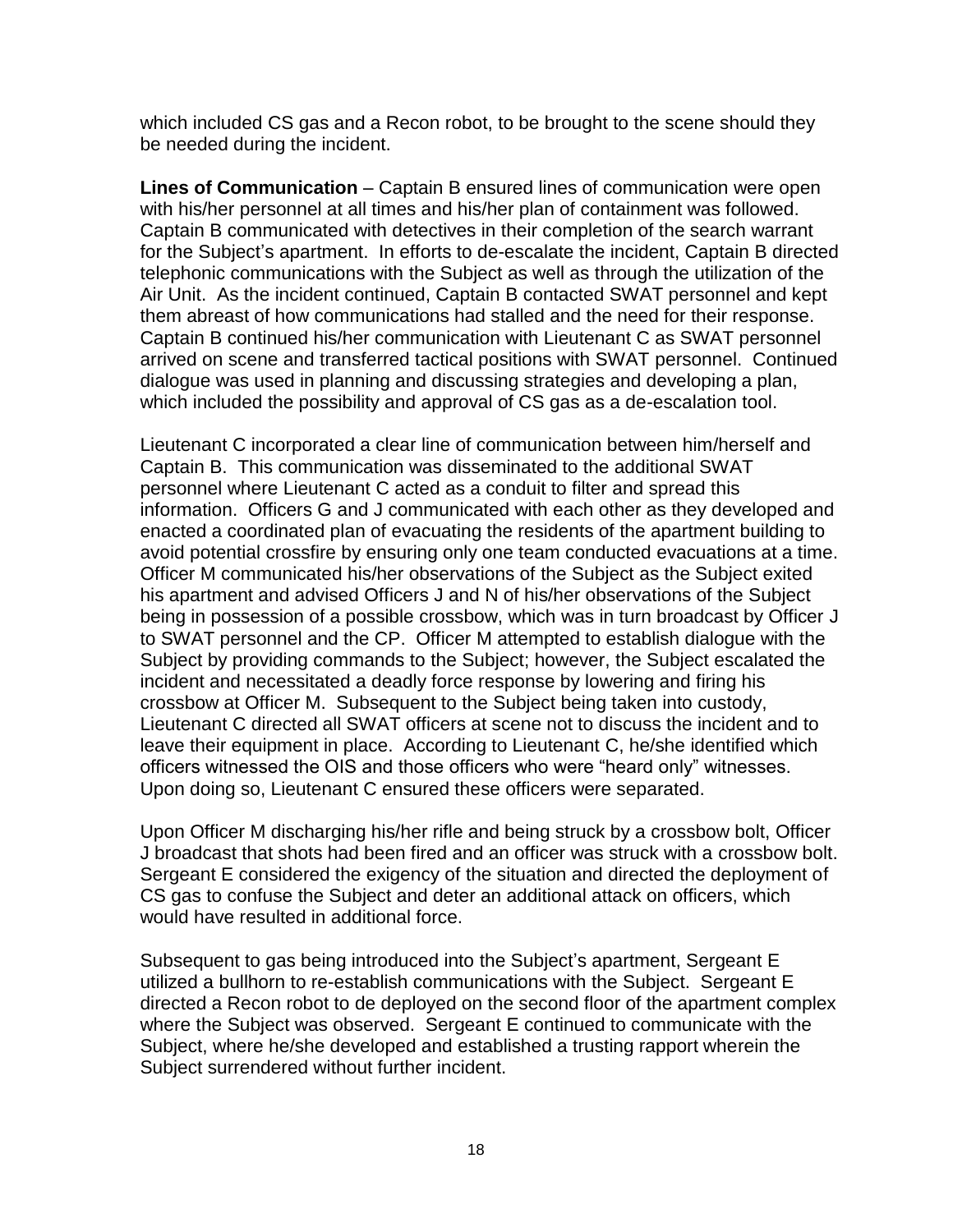The BOPC considered the variety of tactical de-escalation techniques employed by Captain B with regard to his/her planning, assessment, containment, request for additional resources, and multiple attempts at establishing a dialogue with the Subject during this incident. The BOPC concluded that Captain B's implementation and utilization of the Incident Command System (ICS) and use of the tactical four C's (Control, Communicate, Coordinate, and Containment) demonstrated his/her leadership and effective command and control over the incident, which the Department expects from its commanding officers. Captain B took control as the IC, and when he/she exhausted his/her resources and available options, he/she utilized SWAT to effectively take the Subject into custody without injury.

The BOPC discussed Lieutenant C, Sergeants E and F, and Officers G, M, J, and N's use of de-escalation techniques in attempting to manage the incident and peacefully reach a desired outcome. The BOPC noted that the Subject's decisions and deadly actions dictated the response of SWAT personnel. The BOPC confirmed that the use of tactical de-escalation techniques was expected; however, utilizing deescalation should not compromise the safety of the personnel utilizing them. The BOPC was particularly impressed that even after the Subject utilized a lethal crossbow to fire a bolt, which resulted in a significant injury to Officer M, SWAT personnel remained professional and dedicated to taking the Subject into custody in the care and manner in which Los Angeles Police personnel are guided by the principal of the Reverence for Human Life.

• During its review of this incident, the BOPC noted the following tactical considerations:

### **1. Utilization of Cover**

The investigation revealed that Officers J, M, and N momentarily re-deployed from cover and into the hallway in order to evacuate and provide cover to residents as they walked down the hallway and away from the ongoing tactical incident. Upon the residents being safely evacuated from the hallway, Officers J, M, and N re-assumed cover and concealment from the Subject. The utilization of cover, coupled with distance, enables an officer to confront an armed suspect while simultaneously minimizing their exposure.  As a result, the overall effectiveness of actions taken during a tactical incident can be enhanced while also increasing an officer's tactical options.

Officers, when faced with a tactical incident, improve their overall safety by their ability to recognize an unsafe situation and work to ensure a successful resolution.  The ability to adjust to a tactical situation ensures minimal exposure to the officers.  

In this case, the BOPC recognized that the tactical incident was rapidly unfolding, and the officers were concerned that if the Subject were to re-emerge and fire additional rounds from his rifle, they could penetrate the walls into the adjoining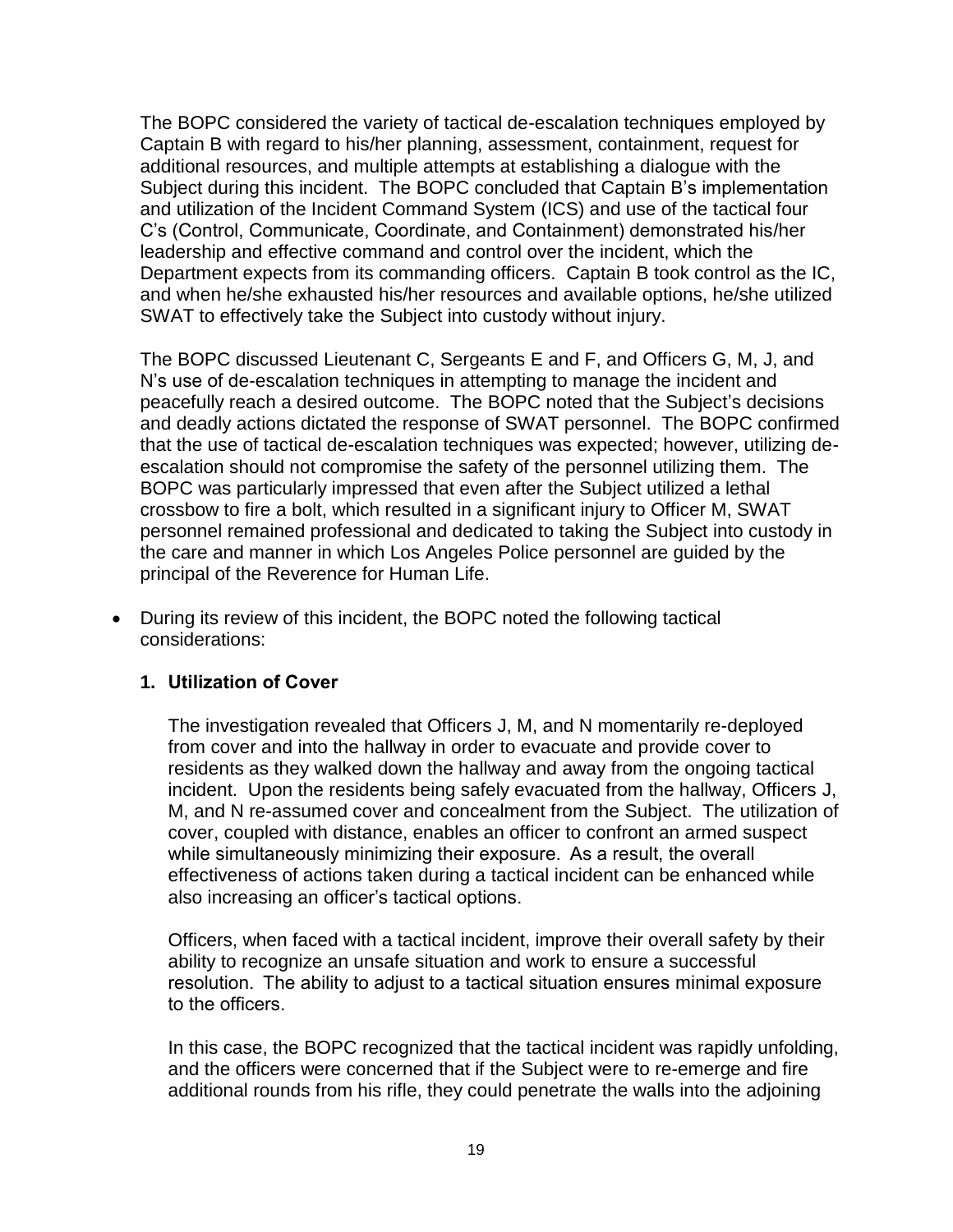apartments. The officers concluded it was safer to evacuate the residents. The BOPC considered Officer M's concerns that holding the ballistic shield in conjunction with a deployed rifle would compromise his shooting platform and make it difficult for Officers M, J, and N to affect a rescue or an arrest. The BOPC noted that the use of a ballistic shield in a tactical incident was an option and its use varies based on the tactical incident and upon the officer's discretion to utilize the tool.

Based upon the totality of the circumstances, the BOPC determined, that Officers M, J, and N's actions were not a deviation from approved Department tactical training.

- The BOPC also considered the following:
	- **Tactical Planning**  The investigation revealed that the Subject was observed with a rifle one day prior to the current incident, had three prior MEU contacts, was a prior active duty service Marine, and suffered from PTSD. Captain B did not direct patrol officers into the location to conduct evacuations or establish an inner perimeter due to the Subject having a rifle and being in an elevated position of advantage. Patrol personnel were positioned south of the Subject's apartment complex on a nearby rooftop. This position provided a direct line of sight into the Subject's south-facing windows. In addition, Captain B considered his/her limited resources due to the ongoing civil unrest, and he/she was not aware of any victims struck by gunfire. With SWAT initiated and their response confirmed, Captain B maintained an outer perimeter, advised residents to shelter in place, and continued communication with the Subject in an attempt to convince the Subject to surrender peacefully and allow time for SWAT personnel to arrive to evacuate the apartment complex. When planning containment during a tactical incident, consideration should be given to a suspect's ability to access potential victims.
	- **Non-Medical Face Coverings**  This incident required the response of multiple officers, including patrol resources and SWAT personnel. Of the determined substantially involved personnel, Captain B, Lieutenant C, Sergeant E, and Officers J, M, and N were not wearing non-medical face coverings; however, they were involved in an ongoing tactical incident necessitating close proximity for clear and continuous communications. In addition, SWAT personnel must be prepared to don their gas masks should a chemical agent be deployed, and while operating, SWAT officers utilize radio microphones placed near their mouths in conjunction with ear devices.
	- **Non-Conflicting Simultaneous Commands**  The investigation revealed that when the Subject exited his apartment with the crossbow a second time and prior to the OIS, both Officers J and M simultaneously provided commands to the Subject. Although the commands were non-conflicting, the officers were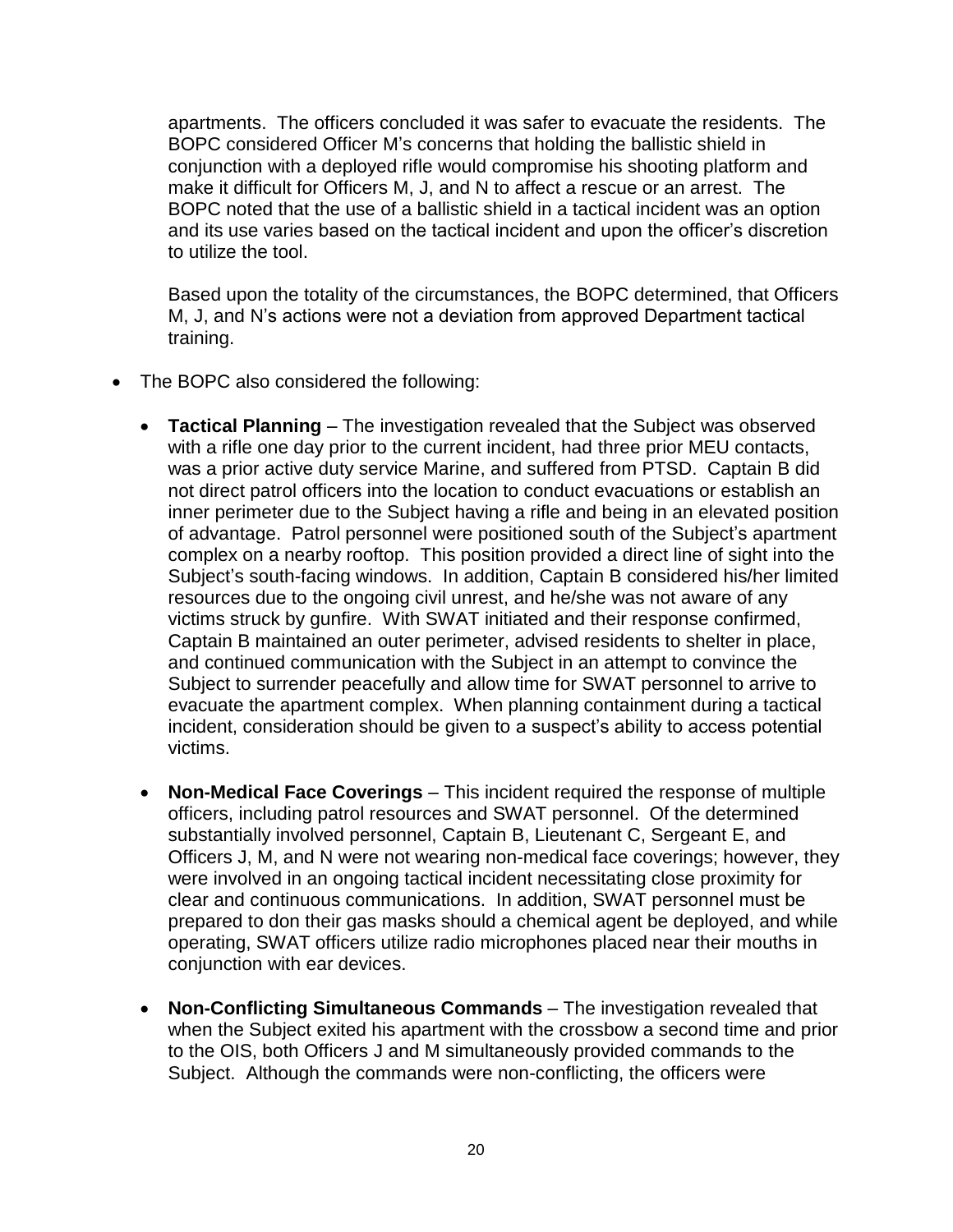reminded that simultaneous commands can sometimes lead to confusion and non-compliance.

- **Chemical Agent Deployment Protocols**  The investigation revealed that prior to the OIS, Sergeant E requested additional de-escalation tools in preparation for the officers' contact with the Subject after evacuations had been completed. Sergeant E, along with Officers G and K, began gathering additional tools needed for the tactical operation, including a TASER "Shockwave" device, tear gas canisters, and a remote-controlled Recon robot. Although preparations were in process when the Subject exited unexpectedly with a crossbow, resulting in an OIS, a fire plan was not yet in place. According to FID investigators, an LAFD Battalion Chief and TEMS unit were present at the CP. When feasible and due to the potential fire hazard that the deployment of hot gas presents, Department personnel overseeing a critical incident are reminded of the importance of having a fire plan in place for the safety of the community and the officers present, should the fire plan need to be implemented.
- **Tactical Communication**  According to the FID investigation, following the OIS and assault by the Subject, Sergeant E initiated a radio broadcast directing Officers L and Q to deploy CS gas into the Subject's window due to the exigency of the situation. Sergeant E implemented the emergency gas plan to stop the Subject's actions and disorient the Subject. Prior to gas being deployed, Lieutenant C, who was at the CP, advised the IC, Captain B, about SWAT's intention to immediately use gas; however, Sergeant E was unaware that the approval to use gas was obtained from the IC. Lieutenant C was reminded of the importance of communicating pertinent information during a tactical incident to reduce possible confusion and improve operational success.
- **Profanity** According to the FID investigation, as the Subject descended the staircase, an unknown officer can be heard saying something to the effect of "Get your [expletive] hands up." It was not clear who made this statement, because there were multiple officers standing side by side at the bottom of the staircase, all of whom were wearing gas masks. Officers were reminded that the use of profanity may unnecessarily escalate the situation and is not in conformance with the Department's expectations of an officer's conduct.

# **Command and Control**

• Captain B arrived at the location and assumed the position of IC from Sergeant B. Upon Captain B's arrival he/she assumed command and control for the incident by requesting additional personnel to respond, as well as directing containment and establishing a perimeter around the outside of the apartment complex. As additional personnel arrived at the scene, Captain B directed the creation of a CP, set up an arrest team, conducted a work-up of the Subject, and attempted to make telephonic contact with the Subject. Captain B continued to control traffic around the location, contacted MEU, and reached out to Lieutenant C to discuss SWAT's possible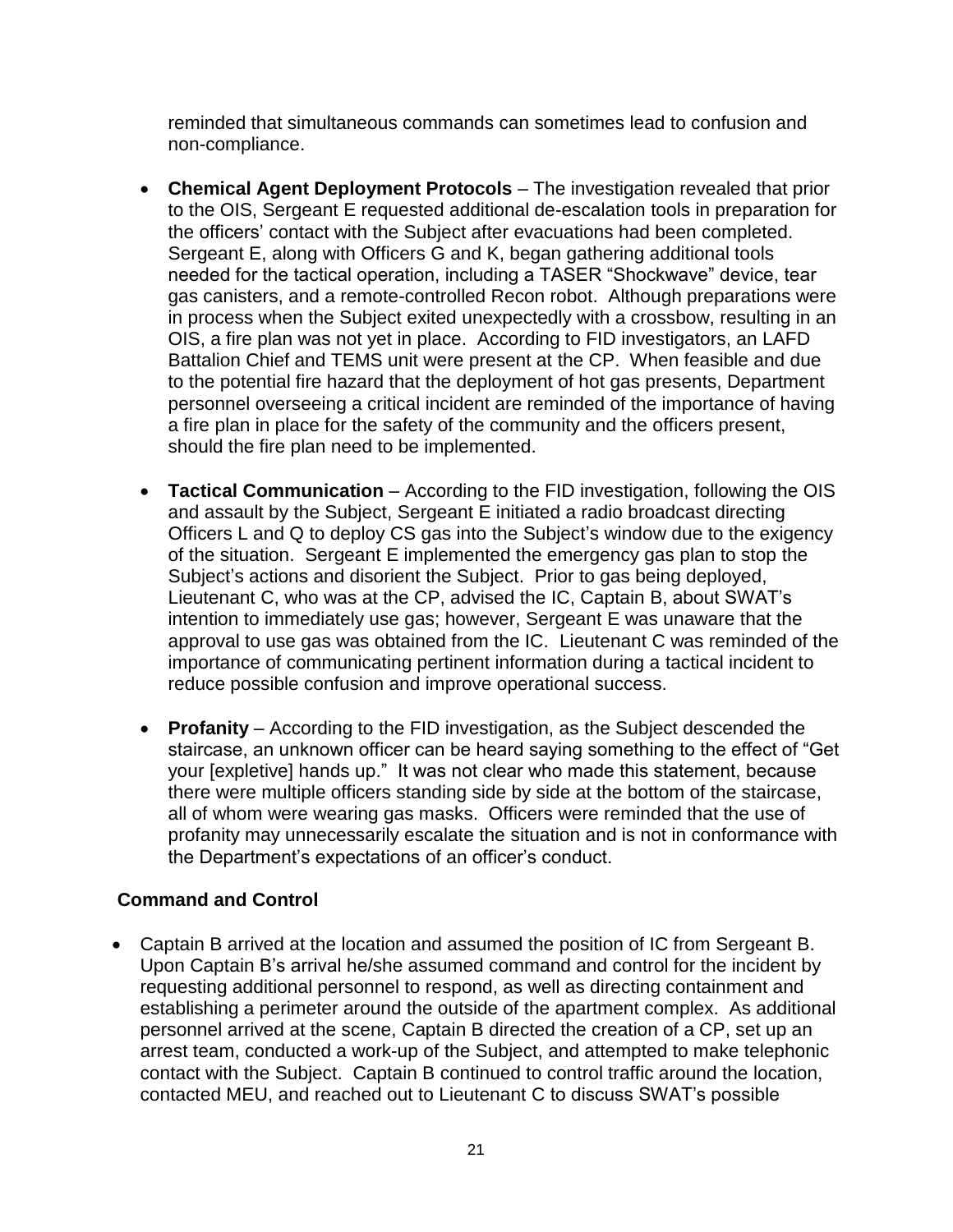response. Captain B stated that he/she did not have personnel enter the apartment complex and attempt evacuations. Captain B informed community members to shelter in place due to the limited personnel with resources responding to the civil unrest, the Subject having the high ground on Department personnel, and the presence of a high-powered rifle that could lead to a deadly fore situation. Upon SWAT's response, Captain B collapsed the perimeter and briefed SWAT personnel on the incident.

Captain B stated that he/she did not direct Patrol personnel into the location to attempt an evacuation due to the Subject having a rifle in an elevated position of advantage and the residents were advised to shelter in place. Captain B considered the limited personnel he/she had accessible due to the ongoing civil unrest as he/she "barely had enough to contain the perimeter and contain the air." In addition, Captain B was not aware of any victims struck by gunfire. With SWAT initiated and their response confirmed, Captain B continued de-escalation efforts with personnel attempting to convince the Subject to surrender peacefully and allow time for SWAT personnel to arrive to evacuate the apartment complex as Captain B recognized it could escalate into a deadly force situation. Upon SWAT response, Captain B collapsed the perimeter and briefed SWAT personnel on the incident.

Lieutenant C confirmed that a crime had occurred and a search warrant was in progress prior to the officers' response. Lieutenant C activated the SWAT response to the incident. While at scene, Lieutenant C provided guidance and advice to Captain B and changed the location of the CP. Lieutenant C attempted to establish dialogue through the Crisis Negotiation Team (CNT) with the Subject prior to implementing a tactical incident and discussed the use of a gas agent should the Subject launch an assault. Subsequent to the OIS incident and the Subject being taken into custody, Lieutenant C directed Sergeant G to respond to the hospital to monitor and obtain a PSS from Officer M. Lieutenant C ensured the scene was undisturbed for FID investigators to document. Prior to gas being deployed, Lieutenant C, who was at the CP, advised Captains A and B about SWAT's intention to immediately use gas. Lieutenant C explained to them that gas was a chemical irritant designed to affect a person's vision, breathing, and nasal passages. Lieutenant C also referred to it as a de-escalation tool used to take the "fight" out of a person assaulting an officer.

Sergeant B responded to the location and declared him/herself as IC until relieved approximately 20 – 30 minutes later by Captain B. According to Sergeant B, while at scene he/she began formulating a plan, directed officers to establish containment, ensured crime reports were being completed for the victims, and ensured MEU was contacted regarding the Subject. When Captain B took over as IC, Sergeant B continued to assist at the CP by ensuring there were shields on the scene, officers donned their helmets, less-lethal options were available, and that rifles were on scene as well.

Sergeant E responded to the scene and met with Sergeant F. Sergeant E assumed responsibility as the Tactical Supervisor and remained on the east side of the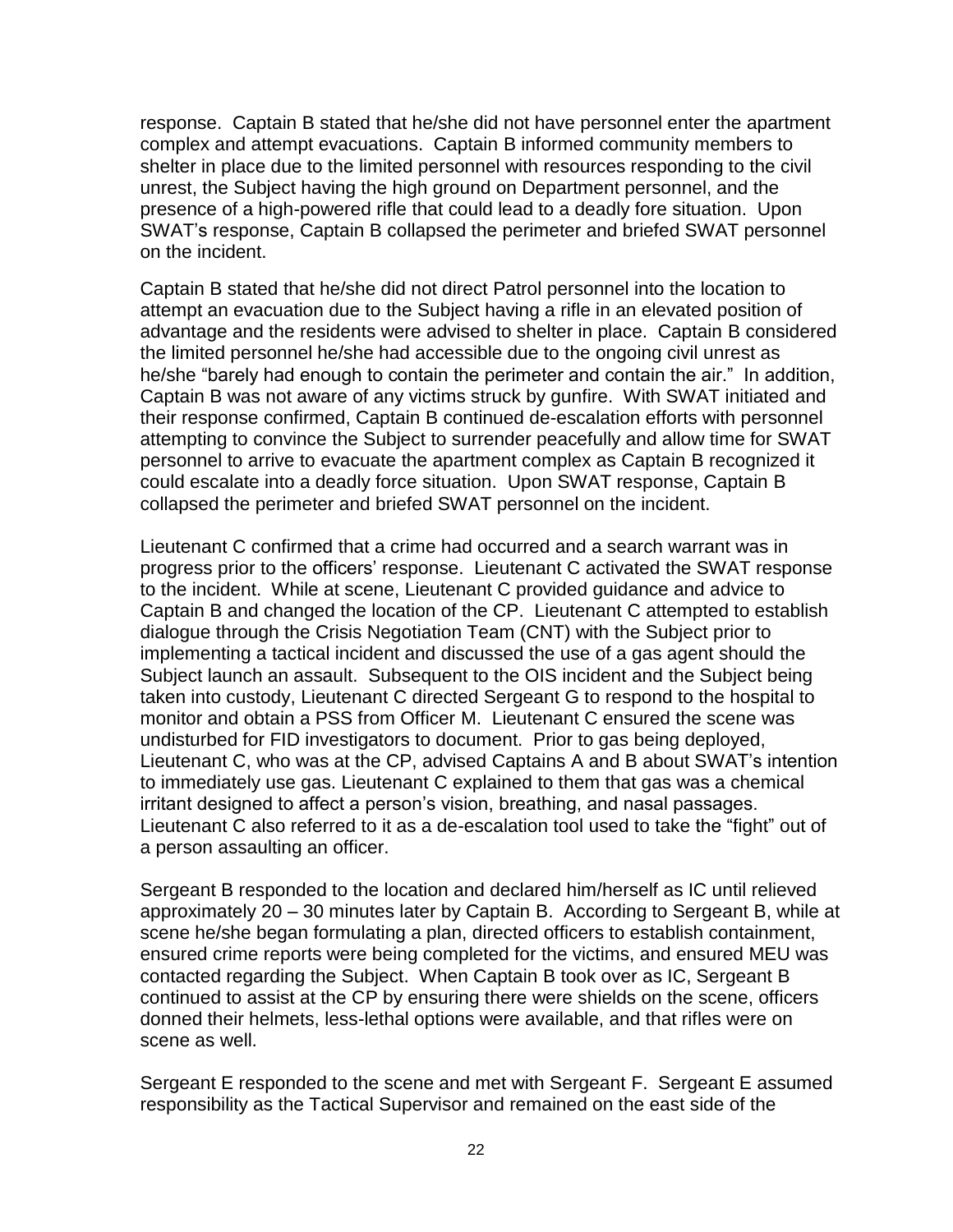complex during the incident. While at scene Sergeant E requested additional equipment to be delivered from the CP, which included the "Shockwave" TASER device, gas, and Recon robot to assist in managing the incident. Sergeant E ensured the apartment complex was contained on each side should the Subject attempt to flee the location. Subsequent to the OIS incident, Sergeant E provided the order to initiate gas deployment into the Subject's apartment and ordered the deployment of the Recon robot to maintain a visual on the Subject. Sergeant E utilized a bullhorn to talk the Subject into surrendering peacefully and created an arrest team to take the Subject into custody without further incident.

Sergeant D responded to the scene and created an Immediate Action Rapid Deployment and rescue team in the event that the Subject exited his apartment and became mobile or injured anyone that may need a rescue. As a prior active duty service Marine, Sergeant D attempted to communicate with the Subject in an effort to have the Subject peacefully surrender.

Sergeant F responded to the scene as the initial Tactical Supervisor for the incident where he/she established a perimeter, began planning for the incident, and responded inside the apartment complex to begin the initial internal containment of the Subject until relieved by Sergeant E.

Sergeant G responded to the scene and assisted in the preparation of the Command Post. Following the OIS incident, Sergeant G responded to the hospital where he/she monitored Officer M until relieved. Sergeant G did not obtain Officer M's PSS due to Officer M receiving medical treatment at the time.

Sergeant H responded to the scene of a barricaded suspect and supervised the SWAT Crisis Negotiation Team (CNT). Subsequent to the OIS incident, Sergeant H responded to the hospital where he/she assumed monitoring of Officer M and obtained his/her PSS. When Officer M was discharged from the hospital, Sergeant H transported him/her to the CP where Officer M was admonished and released from the scene.

In this case, the BOPC would have preferred that Sergeant E maintain his/her position as primary tactical supervisor and utilized one of his/her available officers to verbally communicate with the Subject; however, overall Sergeant E coordinated his/her resources and managed the tactical incident efficiently. The overall actions of Sergeant E were consistent with Department supervisory training and the BOPC's expectations of a field supervisor during a critical incident.

The actions of Captain B, Lieutenant C, and Sergeants, B, D, F, G, and H were consistent with Department supervisory training and the BOPC's expectations of field supervisors during a critical incident.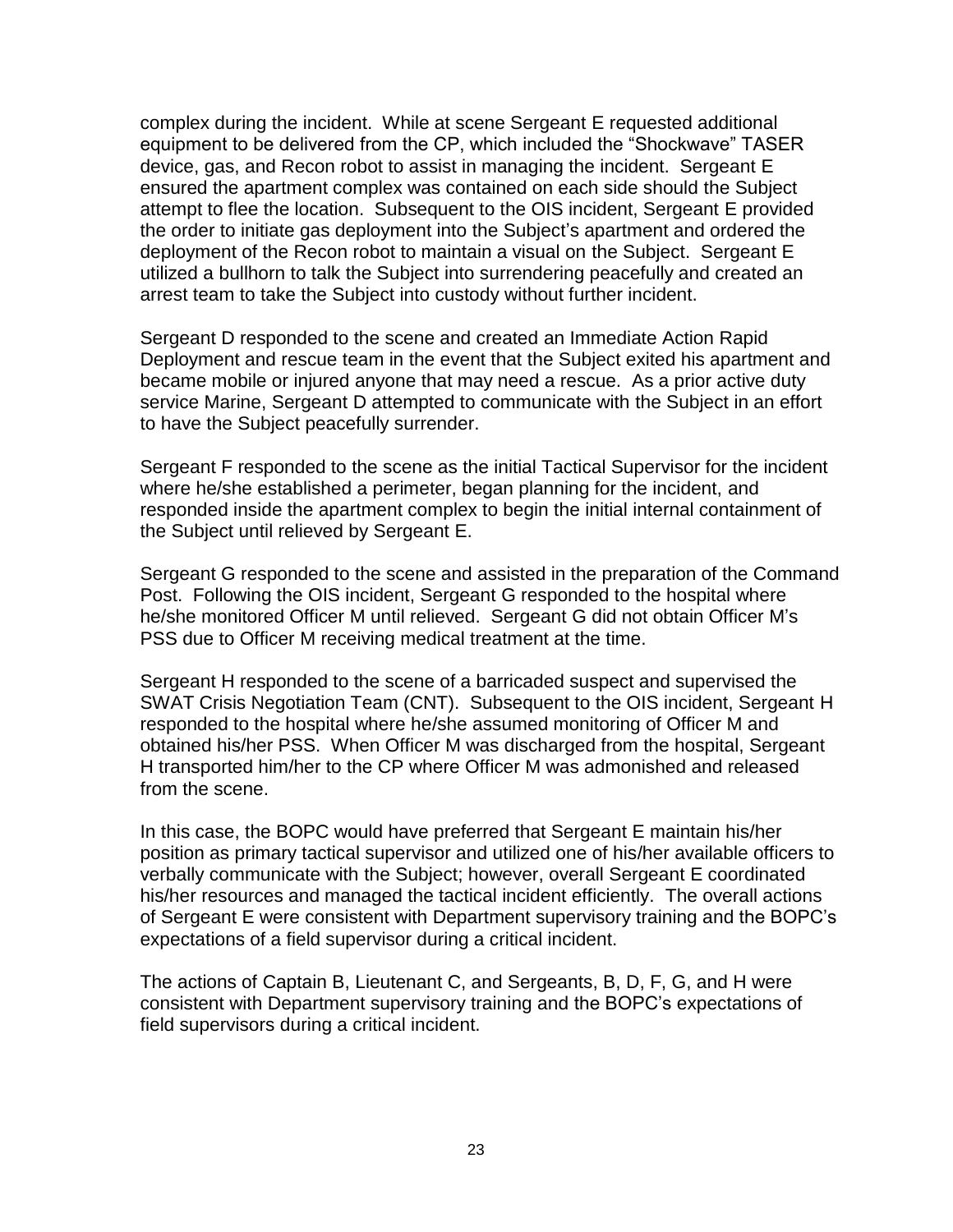• In conducting an objective assessment of this case, the BOPC determined that Captain B, Lieutenant C, Sergeants B and E, and Officers J, M, and N, did not deviate from approved Department tactical training.

Although Officers G, L and Q were not identified as substantially involved, and therefore, would not receive formal findings, the BOPC found that they would benefit from attending the Tactical Debrief to discuss this multi-facetted incident in its entirety to enhance future performance.

Each tactical incident also merits a comprehensive debriefing. In this case, there were identified areas where improvement could be made. A Tactical Debrief is the appropriate forum for the involved officers to discuss individual actions that took place during this incident.

Therefore, the BOCP found Captain B, Lieutenant C, Sergeants B and E, and Officers G, J, L, M, N, and Q's tactics to warrant a Tactical Debrief.

# **B. Drawing and Exhibiting**

### • **Officer M –** (Rifle)

According to Officer M, he/she was briefed on the incident and informed that the Subject, who was a "marine vet" and possibly suffered from Post-Traumatic Stress Disorder (PTSD), was armed with a "high-powered rifle." The Subject had barricaded himself inside of his apartment, discharged his rifle through walls, and had not been observed since. Officer M was also advised that the Subject's exact whereabouts in the apartment complex were unknown. Officer M stated "the priority" was to "evacuate" people out in a safe manner for public safety. While evacuating the second floor, Officer M obtained a barricaded position on the doorjamb of an apartment and heard what sounded like the Subject's door being manipulated. Officer M observed the Subject partially appear into the hallway holding a crossbow in his right hand and a rifle in his left hand. Officer M was concerned that the Subject might try to face him/her and was aware of how deadly and "devastating" a crossbow could be as it is used for hunting large animals.

# • **Officer N –** (Rifle)

According to Officer N, he/she was informed that the Subject, a "former marine," was barricaded, armed with a rifle, and had fired rounds. Officer N had additionally been informed that the Subject's vehicle had been located which was observed to have bullet holes in the vehicle indicating gunshots "were fired either through or at a vehicle." Officer N joined Officers J and M on the west side of the second-floor staircase. Officer J was the contact officer, Officer M, who was armed with his/her rifle, was assigned the role of cover officer, and Officer N assigned as less-lethal with the Beanbag shotgun. Officer M advised Officers J and N that he/she observed the Subject armed with a crossbow. When Officer M was struck on his/her left hand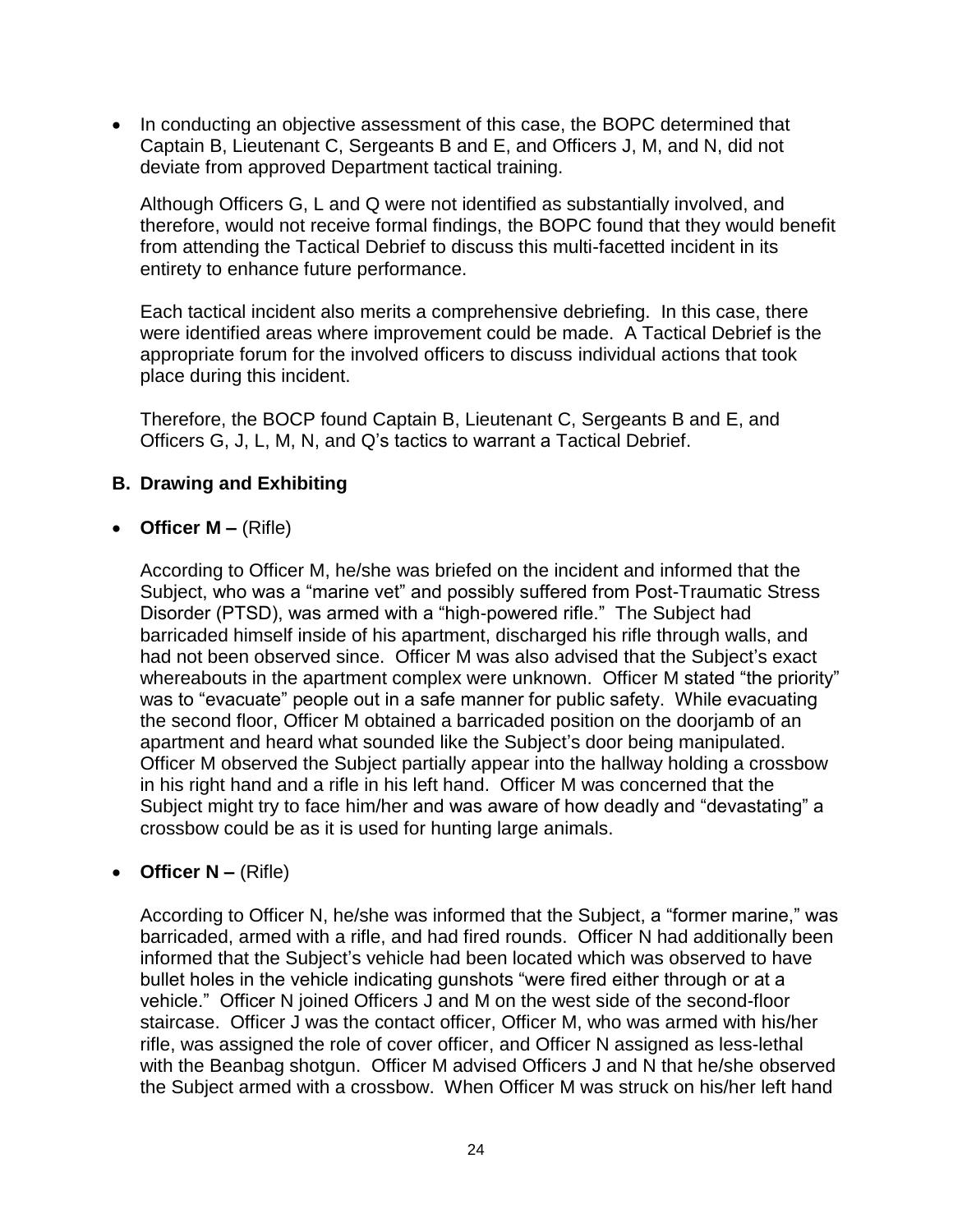by an arrow, Officer N assumed Officer M's position as DCO and provided cover with his/her rifle down the east hallway.

### • **Officer J –** (Rifle)

According to Officer J, he/she was advised that he/she was responding to a SWAT callout of "a barricaded suspect" that was "armed with a rifle." Upon Officer J's arrival he/she also learned that while the Subject resided in an apartment, there was no containment inside the apartment building. If the Subject had stepped outside of the apartment, the Subject would have "had the run of the building" and could have positioned himself anywhere in the building.

Based on the totality of the circumstances, the BOPC determined that an officer with similar training and experience as Officers J, M, N, while faced with similar circumstances, would reasonably believe that there was a substantial risk that the situation may escalate to the point where deadly force may be justified.

Therefore, the BOPC found Officers J, M, and N's drawing and exhibiting of the Department-issued rifle to be In Policy.

### **C. Lethal Use of Force**

### • **Officer M –** (rifle, two rounds)

According to Officer M, he/she was assigned as the Designated Cover Officer (DCO), Officer N was assigned less-lethal, and Officer J was assigned communications for evacuation of the west side of the building. The officers made contact with the residents of an apartment. Officers J, M, and N moved inside the apartment to be utilized as concealment and cover as they conversed with the residents and began to assist them with the evacuation. Officer M obtained a barricaded position on the doorjamb of the apartment as he/she continued his/her observation of the Subject's apartment door, which he/she believed was 20-25 yards away from his/her location. Officer M heard what sounded like the Subject's door being manipulated down the hallway and observed the Subject appear partially into the hallway. Officer M observed the Subject holding a crossbow in his right hand and a rifle in his left hand. Officer M provided commands to the Subject stating, "Let me see your hands. Let me see your hands." The Subject yelled incoherently in Officer M's direction and then re-entered his apartment and shut the door.

Officer M again observed the Subject open the door to his apartment and enter into the hallway area, holding the crossbow in a "port arms position" pointed upward towards the ceiling. Officer M recognized that if the Subject faced him/her, Officer M would be "in a peril deadly threat situation" because the arrow "could impale" Officer M. Officer M attempted again to communicate with the Subject when he/she observed the Subject turn his head and then his body towards Officer M and assume a "barricaded position" in his doorway.